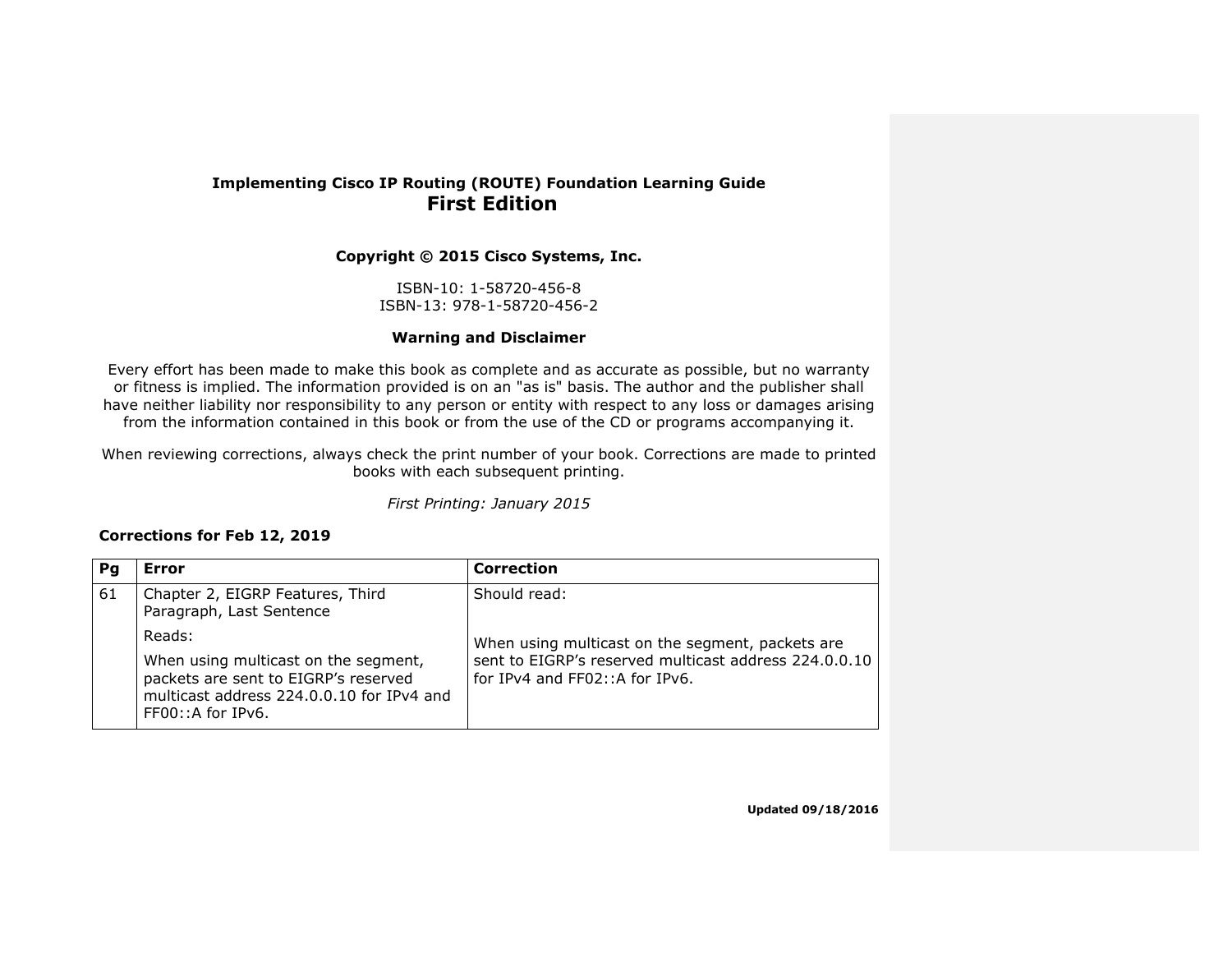# **Corrections for September 18, 2016**

| Pg  | <b>Error - Fourth Printing</b>                                   | Correction                         |
|-----|------------------------------------------------------------------|------------------------------------|
| 116 | Chapter 2, Table 2-2, Third and Fourth<br>Lines of Binary Format | Should read:                       |
|     | Reads:                                                           | 0000101.00001100.00000000.00000000 |
|     | 0000101.00001110.00000000.00000000                               | 0000101.00001101.00000000.00000000 |
|     | 0000101.00001110.00000000.00000000                               |                                    |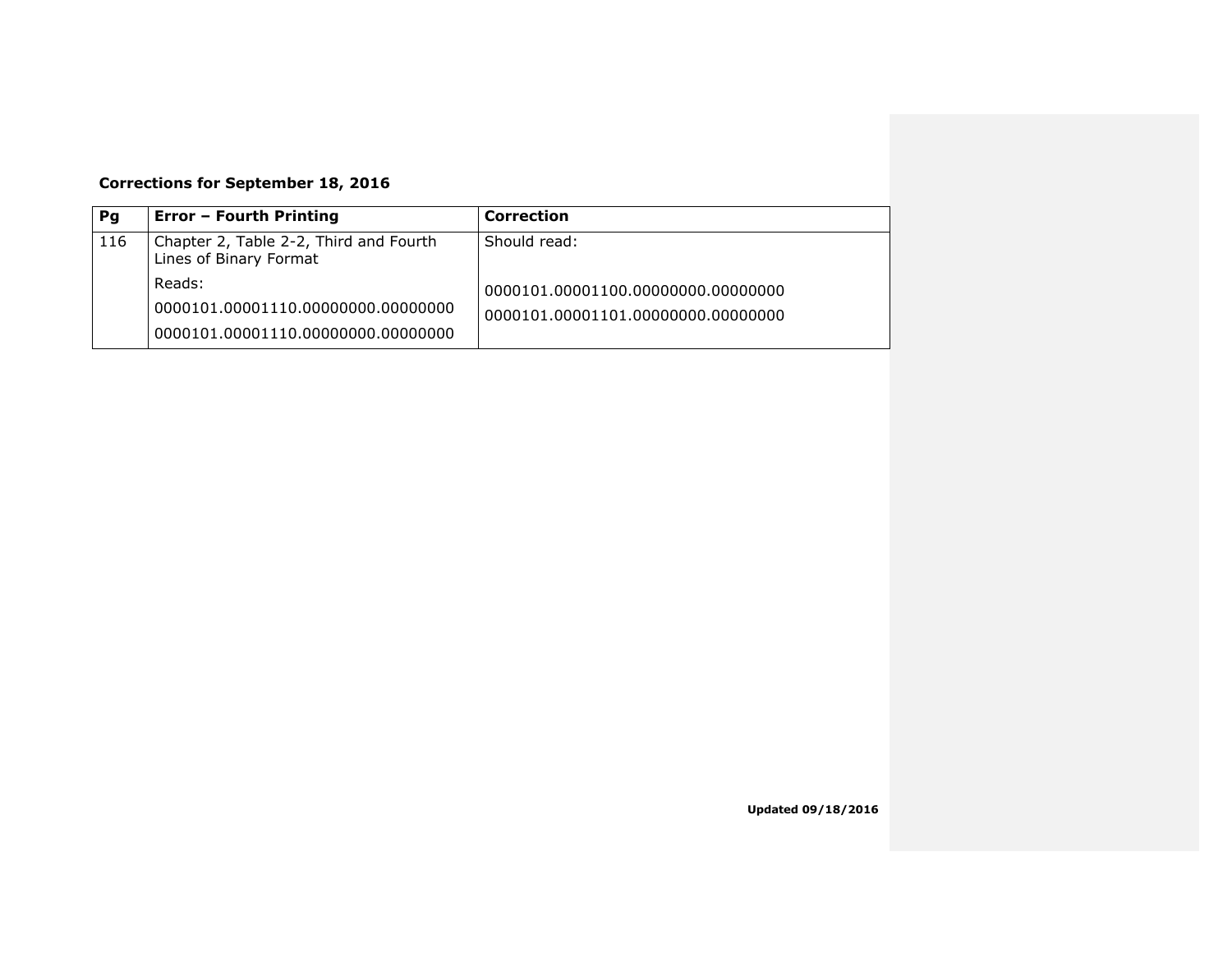# **Corrections for August 25, 2016**

| Pg  | <b>Error - Fourth Printing</b>                                                                | <b>Correction</b>                                                                          |
|-----|-----------------------------------------------------------------------------------------------|--------------------------------------------------------------------------------------------|
| 286 | Chapter 4, Example 4-15 Caption                                                               | Should read:                                                                               |
|     | Reads:                                                                                        |                                                                                            |
|     | <b>Example 4-15</b> Redistributing EIGRP for<br>IPv6 Routes as External Type 2 into<br>OSPFv3 | <b>Example 4-15</b> Redistributing EIGRP for IPv6 Routes<br>as External Type 1 into OSPFv3 |

#### **Corrections for December 11, 2015**

| Pg  | <b>Error - Second Printing</b>                                                                                                                                                     |                                                                                                                                                                                                                                                                             | <b>Correction</b>                                                                                                                                                                                                                                                                                                                                                                                                                                                                                    |
|-----|------------------------------------------------------------------------------------------------------------------------------------------------------------------------------------|-----------------------------------------------------------------------------------------------------------------------------------------------------------------------------------------------------------------------------------------------------------------------------|------------------------------------------------------------------------------------------------------------------------------------------------------------------------------------------------------------------------------------------------------------------------------------------------------------------------------------------------------------------------------------------------------------------------------------------------------------------------------------------------------|
| 272 | Chapter 4, First Paragraph, Last Sentence                                                                                                                                          |                                                                                                                                                                                                                                                                             | Should read:                                                                                                                                                                                                                                                                                                                                                                                                                                                                                         |
|     | Reads:                                                                                                                                                                             |                                                                                                                                                                                                                                                                             |                                                                                                                                                                                                                                                                                                                                                                                                                                                                                                      |
|     | Likewise, to advertise the OSPF routes to<br>EIGRP domain, the EIGRP process on R1 is<br>configured to redistribute the OSPF routes<br>in its routing table to its OSPF neighbors. |                                                                                                                                                                                                                                                                             | Likewise, to advertise the OSPF routes to EIGRP<br>domain, the EIGRP process on R1 is configured to<br>redistribute the OSPF routes in its routing table to its<br>EIGRP neighbors.                                                                                                                                                                                                                                                                                                                  |
| 291 | Chapter 4, Replace Second                                                                                                                                                          | Replace with:                                                                                                                                                                                                                                                               |                                                                                                                                                                                                                                                                                                                                                                                                                                                                                                      |
|     | and Third Paragraphs                                                                                                                                                               | However, if the redistribute command is configured to assign a<br>static metric of 3 hops (or lower), then R3 starts preferring the<br>path R1- $R5-R2-R4$ to reach 10.2.0.0.0/24, because the hop count<br>advertised by R1 is 3, and the hop count advertised by R4 is 6. |                                                                                                                                                                                                                                                                                                                                                                                                                                                                                                      |
|     |                                                                                                                                                                                    |                                                                                                                                                                                                                                                                             | This results is suboptimal routing. Worse, because R3 now prefers<br>the path to R1, it will advertise this to R4 with a hop count of 4. R4<br>now has the choice of the route from R3 with a hop count of 4 or<br>the true path to the $10.2.0.0/24$ network with a hop count of 5. R4<br>will select the path to R3 and advertise this to R2. There is now a<br>routing loop (R4, R2, R5, R1, R3, and R4). Packets destined for<br>the 10.2.0.0/24 network that enter this loop will bounce around |

**Deleted:** however,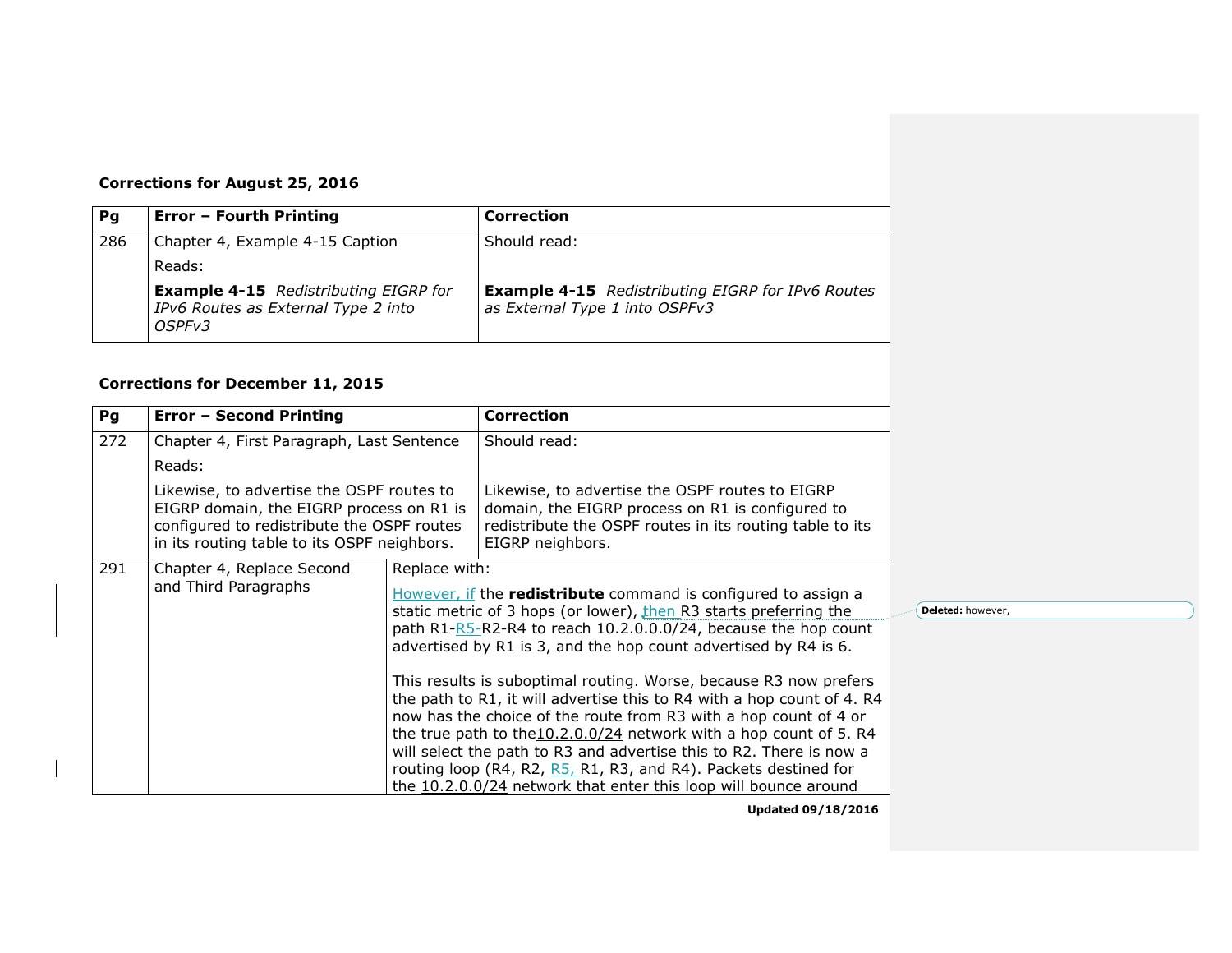the loop and never reach the destination-network 10.2.0.0/24.

#### **Corrections for September 25, 2015**

| Pg | <b>Error - Second Printing</b>                            | <b>Correction</b>                            |
|----|-----------------------------------------------------------|----------------------------------------------|
| 91 | Chapter 2, First Number 3, Second Bullet                  | Should read:                                 |
|    | Reads:<br>Metric = $(1000 + 11,000) * 256 =$<br>2,816,000 | Metric = $(1000 + 10,000) * 256 = 2,816,000$ |

### **Corrections for August 27, 2015**

| Pg     | <b>Error - Second Printing</b>                                                     | <b>Correction</b>                                 |
|--------|------------------------------------------------------------------------------------|---------------------------------------------------|
| xxvii  | Table I-1, Topic #1.1, Where Topic is<br>Covered                                   | Should read:                                      |
|        | Reads:                                                                             | Chapter 5                                         |
|        | Chapter 1                                                                          | Chapter 5                                         |
|        | Chapter 1                                                                          |                                                   |
| xxviii | Table I-1, Topic #3.12, Where Topic is<br>Covered                                  | Should read:                                      |
|        | Reads:                                                                             | Chapter 5                                         |
|        | Chapter 4                                                                          |                                                   |
| 90     | Chapter 2, The calculation of the top path<br>follows:, No. 3, Second Bullet Point | Should read:                                      |
|        | Reads:                                                                             | Metric - $(1000 + 10,000) * 256 = 2,816,000$<br>٠ |
|        | Metric - $(1000 + 11,000) * 256 =$<br>2,816,000                                    |                                                   |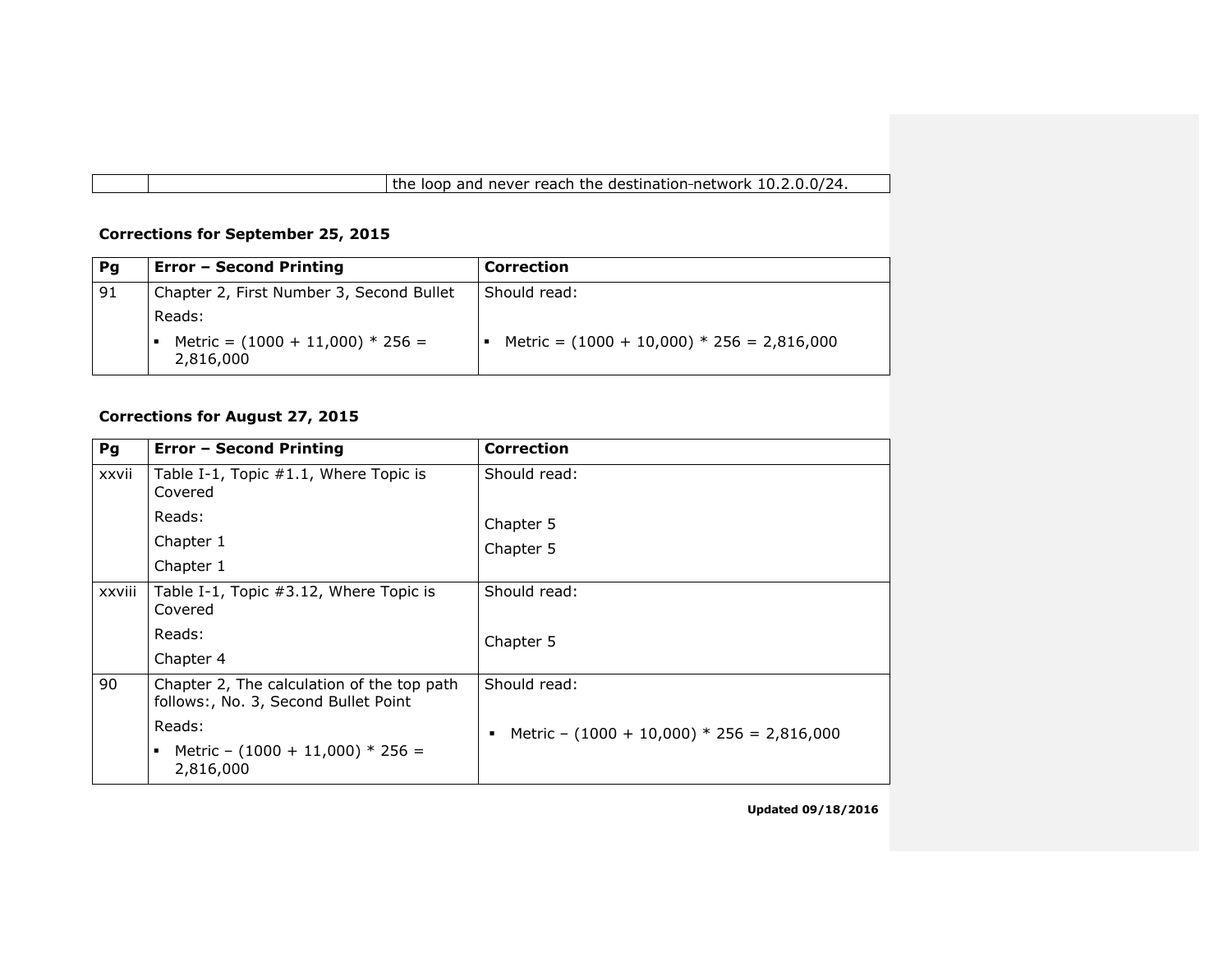| 129 | Chapter 2, Configuring and Verifying EIGRP<br>for IPv6, Fourth Bullet Point                                                                                                                                                             | Should read:                                                                                                                                                                         |
|-----|-----------------------------------------------------------------------------------------------------------------------------------------------------------------------------------------------------------------------------------------|--------------------------------------------------------------------------------------------------------------------------------------------------------------------------------------|
|     | Reads:                                                                                                                                                                                                                                  | <b>BR2 - Ethernet 0/0: FE80:200::2</b>                                                                                                                                               |
|     | <b>BR1 - Ethernet 0/0: FE80:200::2</b>                                                                                                                                                                                                  |                                                                                                                                                                                      |
| 131 | Chapter 2, Third Paragraph, Second<br>Sentence                                                                                                                                                                                          | Should read:                                                                                                                                                                         |
|     | Reads:                                                                                                                                                                                                                                  | Routers will try to determine the router ID based on                                                                                                                                 |
|     | Routers will try to determine the router ID<br>based on the highest configured IPv4<br>address on a loopback interface or, if no<br>loopback is configured, based on the<br>highest configured IPv4 address on a<br>physical interface. | the highest configured IPv4 address on a loopback<br>interface or, if no loopback is configured, based on the<br>highest configured IPv4 address on an active physical<br>interface. |
| 139 | Chapter 2, First Paragraph                                                                                                                                                                                                              | Should read:                                                                                                                                                                         |
|     | Reads:                                                                                                                                                                                                                                  |                                                                                                                                                                                      |
|     | Basic EIGRP must be removed from<br>interface configuration mode for IPv4 and<br>from global configuration mode from both<br>IPv4 and IPv6.                                                                                             | Basic EIGRP must be removed from interface<br>configuration mode for IPv6 and from global<br>configuration mode from both IPv4 and IPv6.                                             |
| 165 | Chapter 3, Example 3-5 Caption                                                                                                                                                                                                          | Should read:                                                                                                                                                                         |
|     | Reads:                                                                                                                                                                                                                                  |                                                                                                                                                                                      |
|     | <b>Example 3-5 Verifying OSPF</b><br>Neighborships on R2 and R2                                                                                                                                                                         | <b>Example 3-5</b> Verifying OSPF Neighborships on R2<br>and R3                                                                                                                      |
| 184 | Chapter 3, First Paragraph after 3-9,<br>Second Sentence                                                                                                                                                                                | Should read:                                                                                                                                                                         |
|     | Reads:                                                                                                                                                                                                                                  |                                                                                                                                                                                      |
|     | EoMPLS and Layer 2 MPLS VPN typically do<br>not participate in Shortest Tree Protocol<br>(STP) and bridge protocol data unit (BPDU)                                                                                                     | EoMPLS and Layer 2 MPLS VPN typically do not<br>participate in Spanning Tree Protocol (STP) and bridge<br>protocol data unit (BPDU) exchanges, so EoMPLS and                         |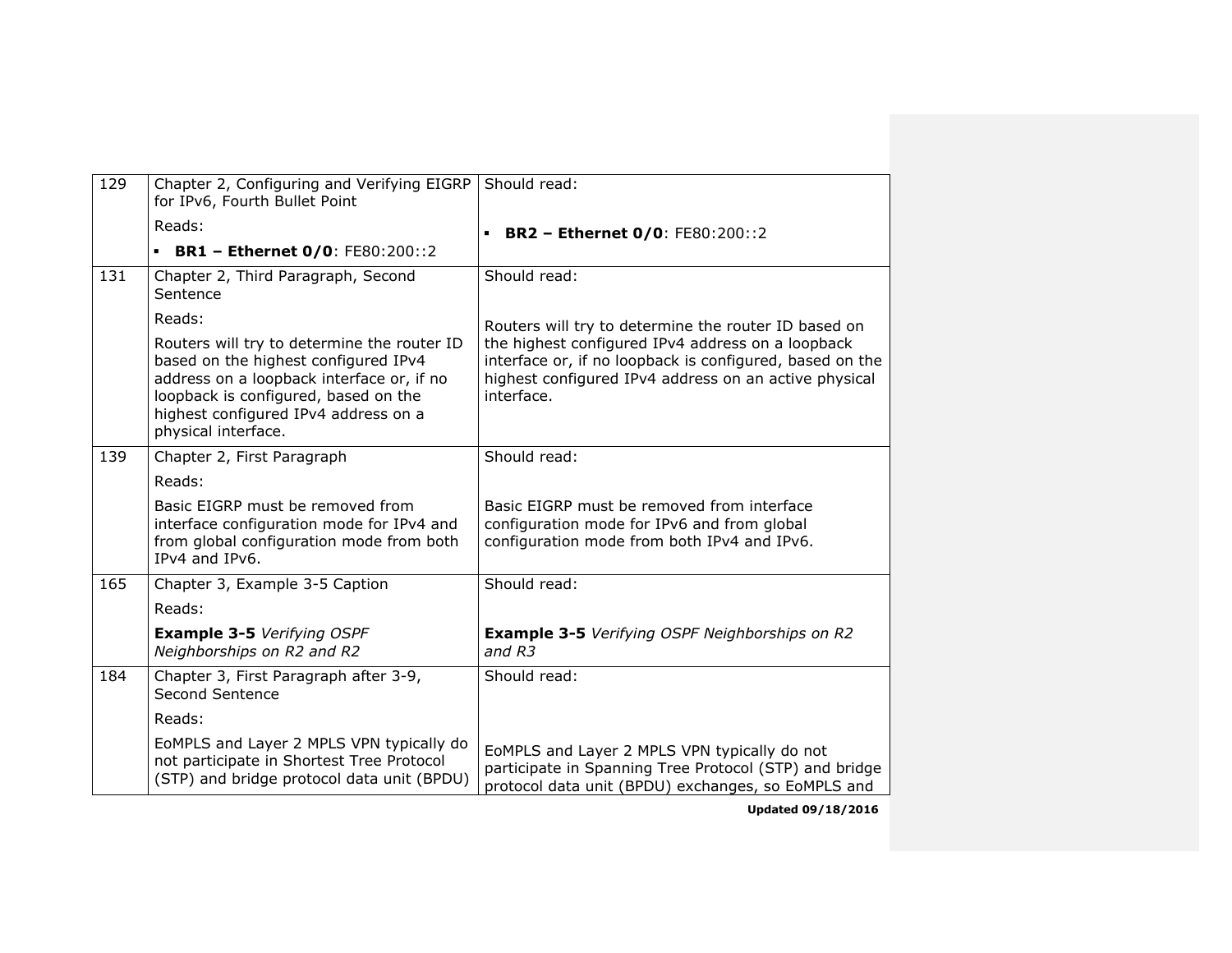|     | exchanges, so EoMPLS and Layer 2 MPLS<br>VPNs are transparent to the customer<br>routers.                                                                                                                            | Layer 2 MPLS VPNs are transparent to the customer<br>routers.                                                                                                                                                  |
|-----|----------------------------------------------------------------------------------------------------------------------------------------------------------------------------------------------------------------------|----------------------------------------------------------------------------------------------------------------------------------------------------------------------------------------------------------------|
| 247 | Chapter 3, First Paragraph, Second<br>Sentence                                                                                                                                                                       | Should read:                                                                                                                                                                                                   |
|     | Reads:                                                                                                                                                                                                               |                                                                                                                                                                                                                |
|     | Within the OSPF process configuration<br>mode, the OSPF process ID is defined<br>(using the router-id ospf-process-ID<br>command), the passive interfaces are set,<br>and per-process OSPF behavior can be<br>tuned. | Within the OSPF process configuration mode, the<br>OSPF router ID is defined (using the router-id ospf-<br>process-ID command), the passive interfaces are set,<br>and per-process OSPF behavior can be tuned. |
| 550 | Chapter 8, First Sentence after First Note                                                                                                                                                                           | Should read:                                                                                                                                                                                                   |
|     | Reads:                                                                                                                                                                                                               |                                                                                                                                                                                                                |
|     | The uRPF feature is enabled on a per-<br>interface basis using the ip verify unicast<br>source reachable-via {rx   any}<br>[allow-default] [allow-self-ping] [list]<br>global configuration command.                 | The uRPF feature is enabled on a per-interface basis<br>using the ip verify unicast source reachable-via<br>{rx   any} [allow-default] [allow-self-ping] [list]<br>interface configuration command.            |
| 552 | Chapter 8, Second Bullet, Second Sentence                                                                                                                                                                            | Should read:                                                                                                                                                                                                   |
|     | Reads:                                                                                                                                                                                                               |                                                                                                                                                                                                                |
|     | An NTP client is enabled with the ntp<br>server {ntp-master-hostname   ntp-<br>master-ip-address command}.                                                                                                           | An NTP client is enabled with the ntp server $\{ntp -$<br>master-hostname   ntp-master-ip-address }<br>command.                                                                                                |
| 559 | Chapter 8, Note                                                                                                                                                                                                      | Should read:                                                                                                                                                                                                   |
|     | Reads:                                                                                                                                                                                                               |                                                                                                                                                                                                                |
|     | Note SNMP uses UDP, port number 162,<br>to retrieve and send management<br>information.                                                                                                                              | Note SNMP uses UDP, port 161; UDP port 162 is also<br>used, for sending traps.                                                                                                                                 |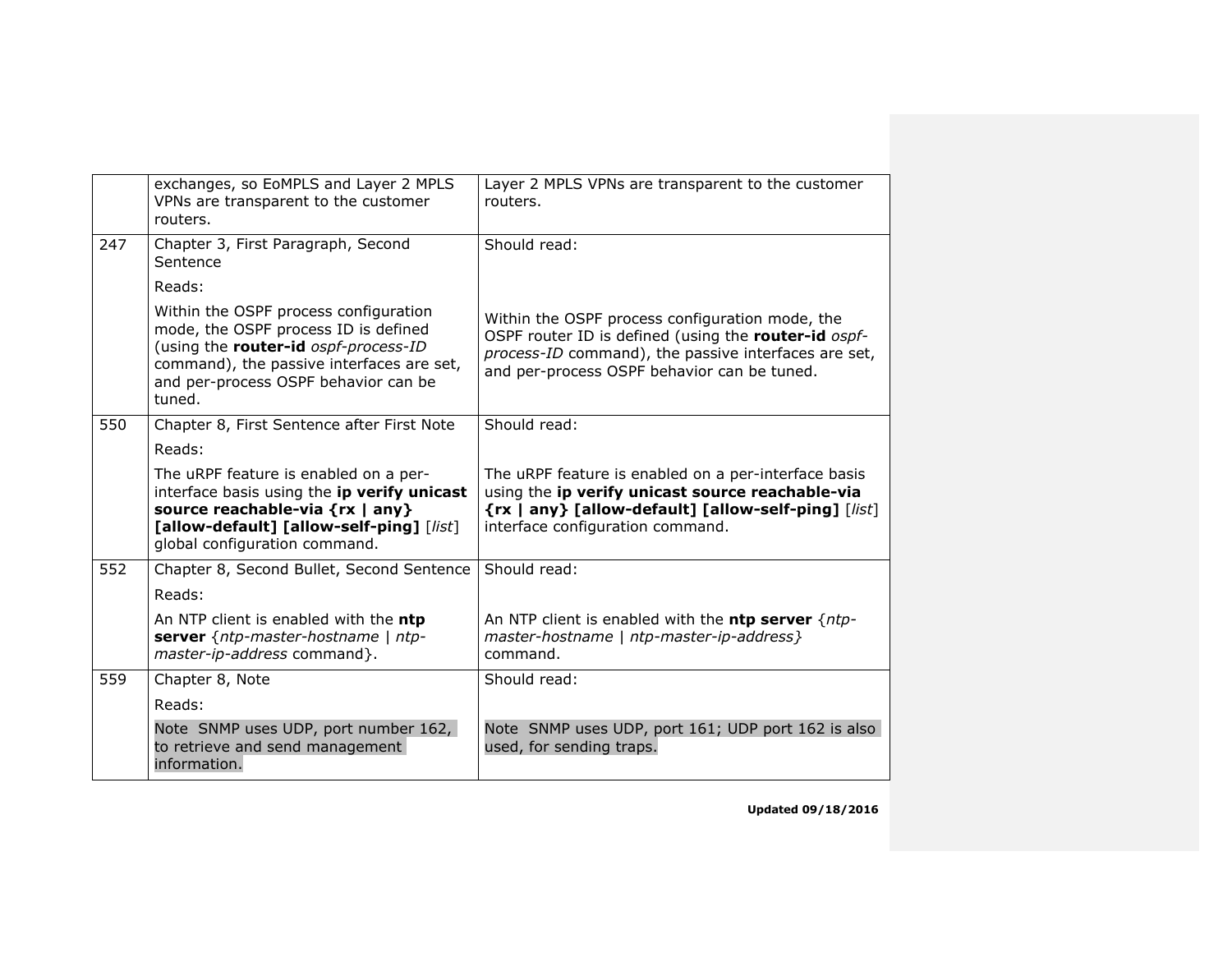| 606 | Chapter 8, Question 8, Question                                                      | Should read:                                              |
|-----|--------------------------------------------------------------------------------------|-----------------------------------------------------------|
|     | Reads:                                                                               |                                                           |
|     | Based on the configuration, which<br>statement is true about the archive<br>command? | Based on the configuration, which statements are<br>true? |
| 612 | Appendix A, Chapter 8, Answer 8                                                      | Should read:                                              |
|     | Reads:                                                                               |                                                           |
|     | <b>8.</b> B                                                                          | <b>8.</b> B, D, E                                         |

### **Corrections for April 24, 2015**

| Pg  | <b>Error - First Printing</b>                                                                                                                                                | <b>Correction</b>                                                                                            |
|-----|------------------------------------------------------------------------------------------------------------------------------------------------------------------------------|--------------------------------------------------------------------------------------------------------------|
| 377 | Chapter 6, Regional Internet Registries,<br>Fourth Bullet                                                                                                                    | Should read:                                                                                                 |
|     | Reads:                                                                                                                                                                       | Latin American and Caribbean Internet                                                                        |
|     | <b>Latin American and Caribbean IP</b><br>٠<br><b>Address Regional Registry</b><br>(LACNIC): Responsible for allocation in<br>Latin America and portions of the<br>Caribbean | Addresses Registry (LACNIC): Responsible for<br>allocation in Latin America and portions of the<br>Caribbean |
| 520 | Chapter 7, First Bullet, Second sub-bullet<br>under Summary                                                                                                                  | Should read:                                                                                                 |
|     | Reads:                                                                                                                                                                       | BGP's classification as a path vector protocol and                                                           |
|     | BGP's classification as a path vector<br>protocol and its use of TCP protocol 179                                                                                            | its use of TCP port 179                                                                                      |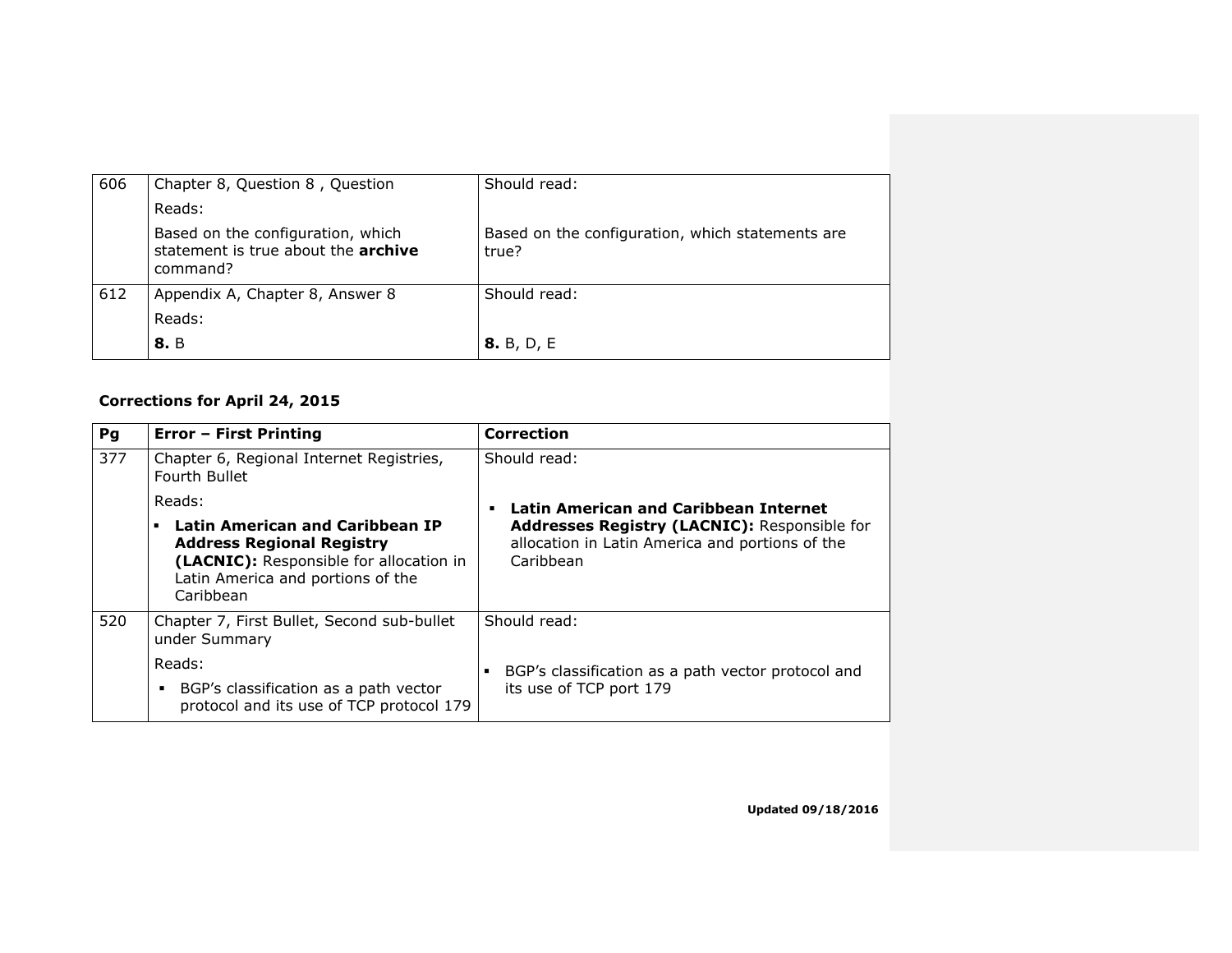### **Corrections for April 10, 2015**

| Pg     | <b>Error - First Printing</b>                                                                                                                                                                                                              | <b>Correction</b>                                                                                                                                                                                                                       |
|--------|--------------------------------------------------------------------------------------------------------------------------------------------------------------------------------------------------------------------------------------------|-----------------------------------------------------------------------------------------------------------------------------------------------------------------------------------------------------------------------------------------|
| xxviii | Frontmatter, Line 3.12, Third Column -<br>Where Topic Is Covered                                                                                                                                                                           | Should read:                                                                                                                                                                                                                            |
|        | Reads:                                                                                                                                                                                                                                     | Chapter 5                                                                                                                                                                                                                               |
|        | Chapter 4                                                                                                                                                                                                                                  |                                                                                                                                                                                                                                         |
| 34     | Chapter 1, Fourth Bullet                                                                                                                                                                                                                   | Add:                                                                                                                                                                                                                                    |
|        | Add sentence                                                                                                                                                                                                                               | GRE is IP protocol 47.                                                                                                                                                                                                                  |
| 38     | Chapter 1, Second Paragraph, Fourth<br>Sentence                                                                                                                                                                                            | Should read:                                                                                                                                                                                                                            |
|        | Reads:                                                                                                                                                                                                                                     | When the spoke router starts up, it automatically                                                                                                                                                                                       |
|        | When the spoke router starts up, it<br>automatically initiates the IPsec tunnel<br>with the hub route.                                                                                                                                     | initiates the IPsec tunnel with the hub router.                                                                                                                                                                                         |
| 46     | Chapter 1, Last Example between the Last<br>Two Paragraphs                                                                                                                                                                                 | Should read:                                                                                                                                                                                                                            |
|        | Reads:                                                                                                                                                                                                                                     | Router(config-if)# ip summary-address rip 10.2.0.0 255.255.0.0                                                                                                                                                                          |
|        | Router(config-if)# ip summary-address rip 102.0.0<br>255.255.0.0                                                                                                                                                                           |                                                                                                                                                                                                                                         |
| 49     | Chapter 1, First Paragraph, Third Sentence                                                                                                                                                                                                 | Should read:                                                                                                                                                                                                                            |
|        | Reads:                                                                                                                                                                                                                                     |                                                                                                                                                                                                                                         |
|        | AS RIPng process name has local<br>significance, and as both interfaces will be<br>included in the same routing process,<br>RIPng configuration will be operations,<br>even though two processes with different<br>names has been defined. | As RIPng process name has local significance, and as<br>both interfaces will be included in the same routing<br>process, RIPng configuration will be operations, even<br>though two processes with different names has been<br>defined. |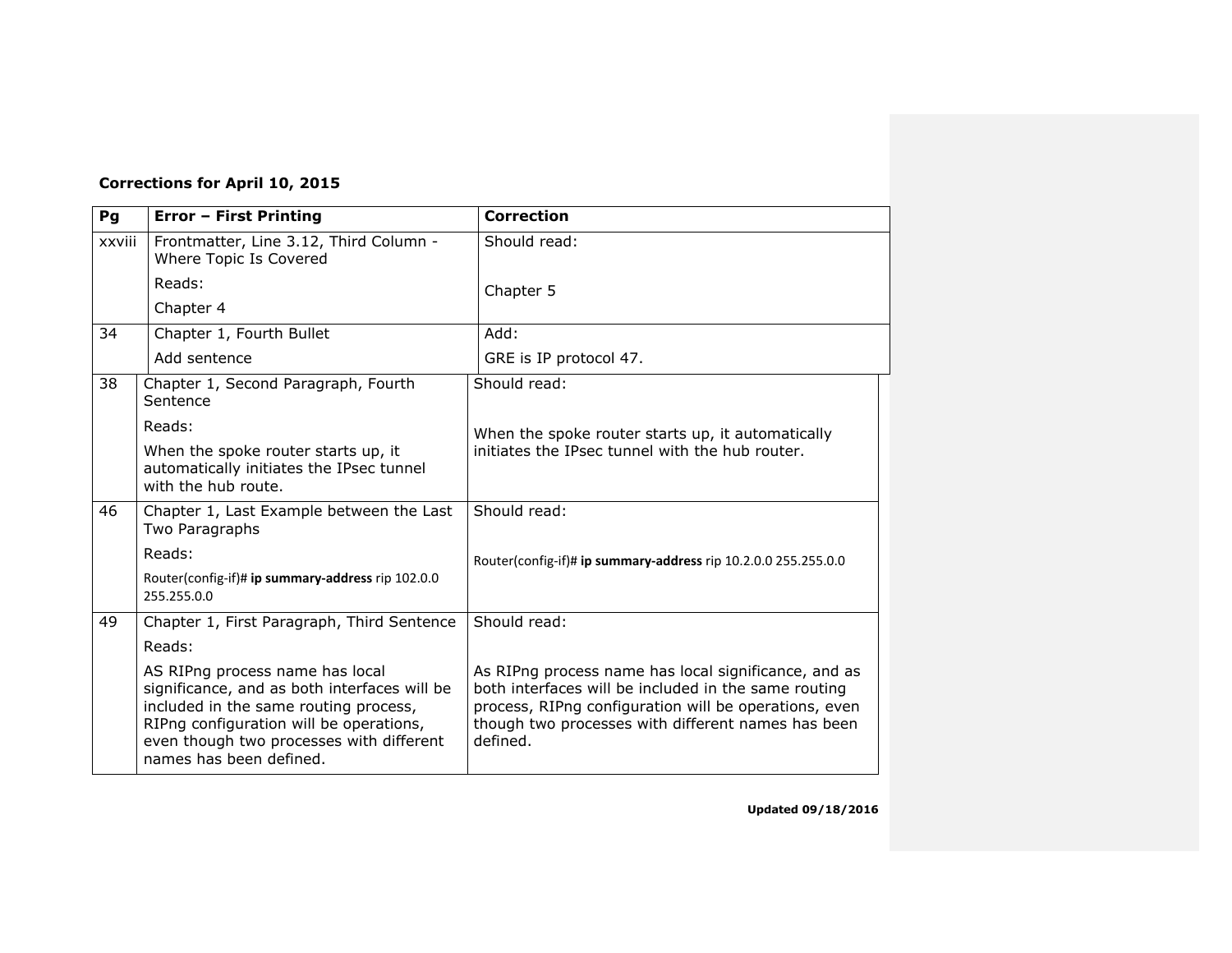| 50         | Chapter 1, Example 1-10, Second Line                                                                                                                                                         | Should read:                                                                                                                                                                          |
|------------|----------------------------------------------------------------------------------------------------------------------------------------------------------------------------------------------|---------------------------------------------------------------------------------------------------------------------------------------------------------------------------------------|
|            | Reads:                                                                                                                                                                                       |                                                                                                                                                                                       |
|            | R1 (config-router)# ipv6 rip CCNP_RIP<br>2001:db8:A01::/52                                                                                                                                   | R1 (config-if)# ipv6 rip CCNP_RIP 2001:db8:A01::/52                                                                                                                                   |
| 67         | Chapter 2, Fifth Bullet                                                                                                                                                                      | Should read:                                                                                                                                                                          |
|            | Reads:                                                                                                                                                                                       |                                                                                                                                                                                       |
|            | <b>SRTT</b> column shows the amount of<br>٠<br>time, in milliseconds, required for the<br>router to send an EIGP packet to its<br>neighbor and receive an<br>acknowledgement for the packet. | <b>SRTT</b> column shows the amount of time, in<br>milliseconds, required for the router to send an EIGRP<br>packet to its neighbor and receive an<br>acknowledgement for the packet. |
| 86<br>Thru | Chapter 2, Last Paragraph, Second<br>Sentence                                                                                                                                                | Should read:                                                                                                                                                                          |
| 87         | Reads:                                                                                                                                                                                       | The last remaining route that satisfied the feasible                                                                                                                                  |
|            | The last remaining route that satisfied the<br>feasible condition is from the topology and<br>routing table.                                                                                 | condition is gone from the topology and routing table.                                                                                                                                |
| 87         | Chapter 2, First Paragraph, Second to Last<br>Sentence                                                                                                                                       | Should read:                                                                                                                                                                          |
|            | Reads:                                                                                                                                                                                       | HQ responds to the query with the reply packet, which                                                                                                                                 |
|            | HQ responds to the query with the reply<br>packet, which confirms that it has not<br>alternative path to reach the lost network.                                                             | confirms that it has a path to reach the lost network.                                                                                                                                |
| 90         | Chapter 2, Third Paragraph, Second<br>Sentence                                                                                                                                               | Should read:                                                                                                                                                                          |
|            | Reads:                                                                                                                                                                                       | EIGRP named mode configuration is discussed later in                                                                                                                                  |
|            | EIGPR named mode configuration is<br>discussed later in this chapter.                                                                                                                        | this chapter.                                                                                                                                                                         |
|            |                                                                                                                                                                                              |                                                                                                                                                                                       |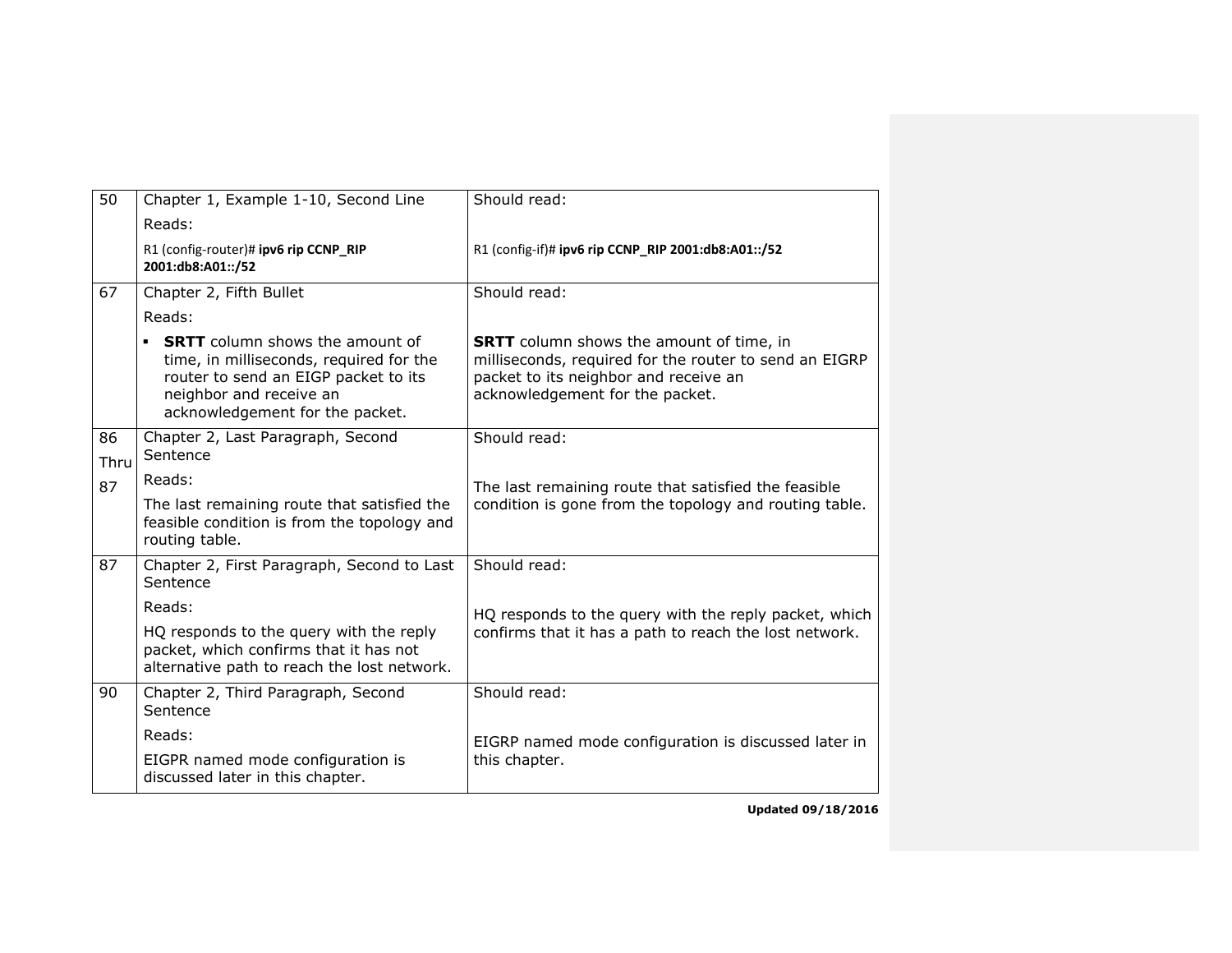| 137 | Chapter 2, Figure 2-21, Router BR2 link<br>between WAN                                                                                                                                                                                                                                                                                                                                                      | Should read:                                                                                                                                                                                                                                                                                                                                                                                                                                     |
|-----|-------------------------------------------------------------------------------------------------------------------------------------------------------------------------------------------------------------------------------------------------------------------------------------------------------------------------------------------------------------------------------------------------------------|--------------------------------------------------------------------------------------------------------------------------------------------------------------------------------------------------------------------------------------------------------------------------------------------------------------------------------------------------------------------------------------------------------------------------------------------------|
|     | Reads:<br>Eth0/1                                                                                                                                                                                                                                                                                                                                                                                            | Eth0/0                                                                                                                                                                                                                                                                                                                                                                                                                                           |
| 148 | Chapter 2, Add Third Paragraph to First<br><b>Bullet</b>                                                                                                                                                                                                                                                                                                                                                    | Paragraph to add:                                                                                                                                                                                                                                                                                                                                                                                                                                |
|     |                                                                                                                                                                                                                                                                                                                                                                                                             | Example 2-95 is showing address family configuration<br>mode, not address family interface configuration<br>mode.                                                                                                                                                                                                                                                                                                                                |
| 148 | Chapter 2, Second Bullet,                                                                                                                                                                                                                                                                                                                                                                                   | Should read:                                                                                                                                                                                                                                                                                                                                                                                                                                     |
|     | Reads:                                                                                                                                                                                                                                                                                                                                                                                                      |                                                                                                                                                                                                                                                                                                                                                                                                                                                  |
|     | Example 2-95 shows the commands on<br>٠<br>BR1 available in address family interface                                                                                                                                                                                                                                                                                                                        | Example 2-95 shows the commands on BR1<br>available in address family configuration mode.                                                                                                                                                                                                                                                                                                                                                        |
|     | configuration mode: You should use<br>address family interface configuration<br>mode for all those commands that you<br>have previously configured directly<br>under interfaces. Most common options<br>are setting summarization with the<br>summary-address command or<br>marking interfaces as passive using<br>passive-interface command. You can<br>also modify default hello and hold-time<br>timers. | Address family interface configuration mode:<br>$\blacksquare$<br>You should use address family interface<br>configuration mode for all those commands that<br>you have previously configured directly under<br>interfaces. Most common options are setting<br>summarization with the summary-address<br>command or marking interfaces as passive using<br>passive-interface command. You can also modify<br>default hello and hold-time timers. |
| 151 | Chapter 2, Example 2-98                                                                                                                                                                                                                                                                                                                                                                                     | Insert as follows:                                                                                                                                                                                                                                                                                                                                                                                                                               |
|     | Insert line between fifth and sixth line                                                                                                                                                                                                                                                                                                                                                                    |                                                                                                                                                                                                                                                                                                                                                                                                                                                  |
|     |                                                                                                                                                                                                                                                                                                                                                                                                             | Ţ                                                                                                                                                                                                                                                                                                                                                                                                                                                |
|     |                                                                                                                                                                                                                                                                                                                                                                                                             | Router eigrp LAB                                                                                                                                                                                                                                                                                                                                                                                                                                 |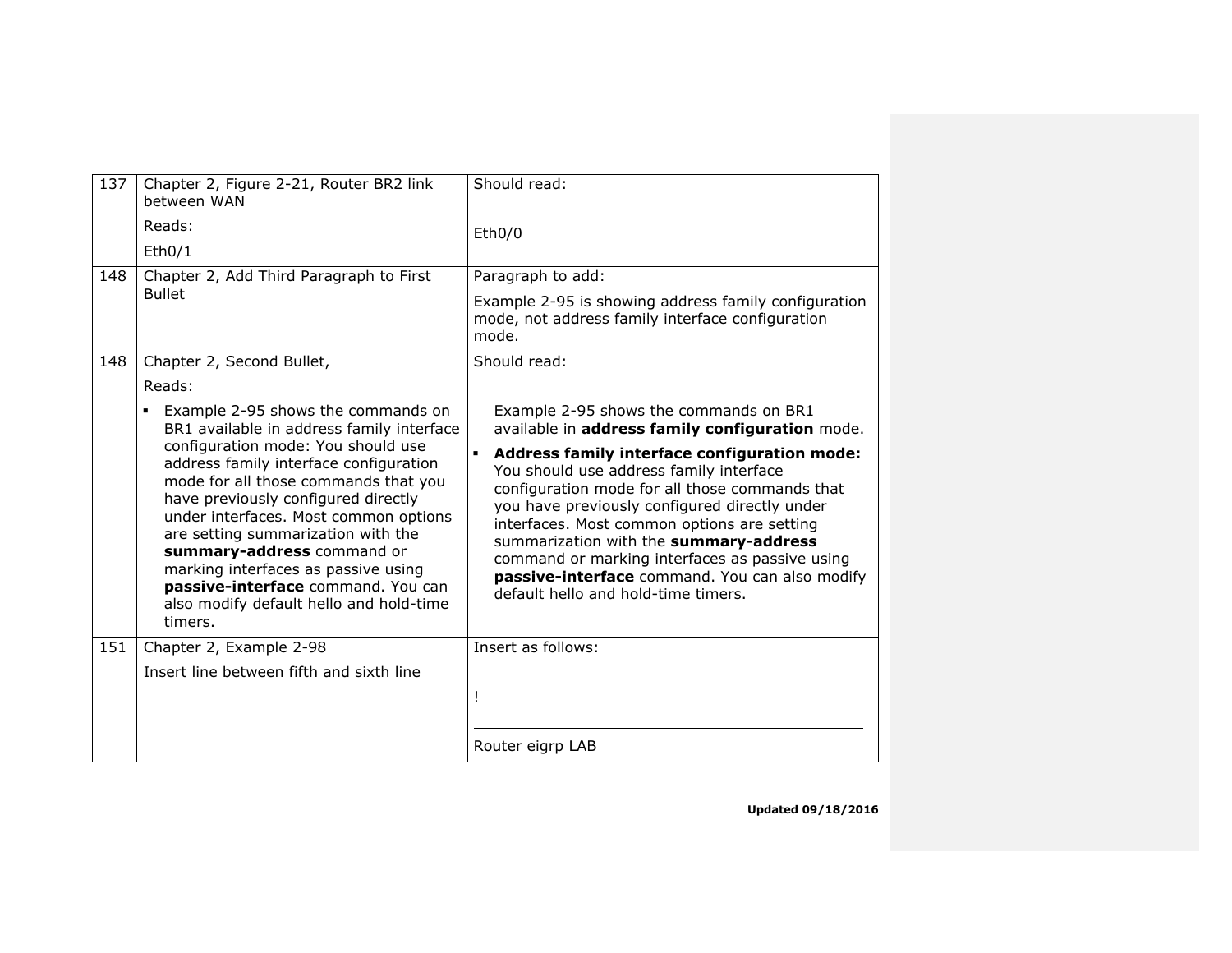| 151 | Chapter 2, Summary, First Sentence                                                                                                                                                                                                                     | Should read:                                                                                                                                                                                                                                       |
|-----|--------------------------------------------------------------------------------------------------------------------------------------------------------------------------------------------------------------------------------------------------------|----------------------------------------------------------------------------------------------------------------------------------------------------------------------------------------------------------------------------------------------------|
|     | Reads:                                                                                                                                                                                                                                                 |                                                                                                                                                                                                                                                    |
|     | In this chapter, you learned about<br>establishing EIGPR neighbor relationships,<br>building the EIGRP topology table,<br>optimizing EIGRP behavior, configuring<br>EIGRP for IPv6, and implementing name<br>EIGRP configuration.                      | In this chapter, you learned about establishing EIGRP<br>neighbor relationships, building the EIGRP topology<br>table, optimizing EIGRP behavior, configuring EIGRP<br>for IPv6, and implementing name EIGRP<br>configuration.                     |
| 153 | Chapter 2, Question 4, For all answers                                                                                                                                                                                                                 | Replace the following:                                                                                                                                                                                                                             |
|     | Changes made to all four answers                                                                                                                                                                                                                       | Replace AD with RD                                                                                                                                                                                                                                 |
| 153 | Chapter 2, Question 7                                                                                                                                                                                                                                  | Should read:                                                                                                                                                                                                                                       |
|     | Reads:                                                                                                                                                                                                                                                 |                                                                                                                                                                                                                                                    |
|     | 7. Which verification command shows you<br>advertised distance of received EIGRP<br>IPv6 routes?                                                                                                                                                       | 7. Which verification command shows you reported<br>distance of received FIGRP IPv6 routes?                                                                                                                                                        |
| 171 | Chapter 3, First Bullet, Second Sentence                                                                                                                                                                                                               | Should read:                                                                                                                                                                                                                                       |
|     | Reads:                                                                                                                                                                                                                                                 |                                                                                                                                                                                                                                                    |
|     | Each router, rather than exchanging link-<br>state information with every other router<br>on the segment, sends the link-state<br>information to the DR and BDR only, by<br>using a dedicated IPv4 multicast address<br>224.0.0.6 or FF00::6 for IPv6. | Each router, rather than exchanging link-state<br>information with every other router on the segment,<br>sends the link-state information to the DR and BDR<br>only, by using a dedicated IPv4 multicast address<br>224.0.0.6 or FF02::6 for IPv6. |
| 186 | Chapter 3, Table 3-1, Last Row in First<br>Column                                                                                                                                                                                                      | Should read:                                                                                                                                                                                                                                       |
|     | Reads:                                                                                                                                                                                                                                                 | Loopback                                                                                                                                                                                                                                           |
|     | Looback                                                                                                                                                                                                                                                |                                                                                                                                                                                                                                                    |
|     |                                                                                                                                                                                                                                                        |                                                                                                                                                                                                                                                    |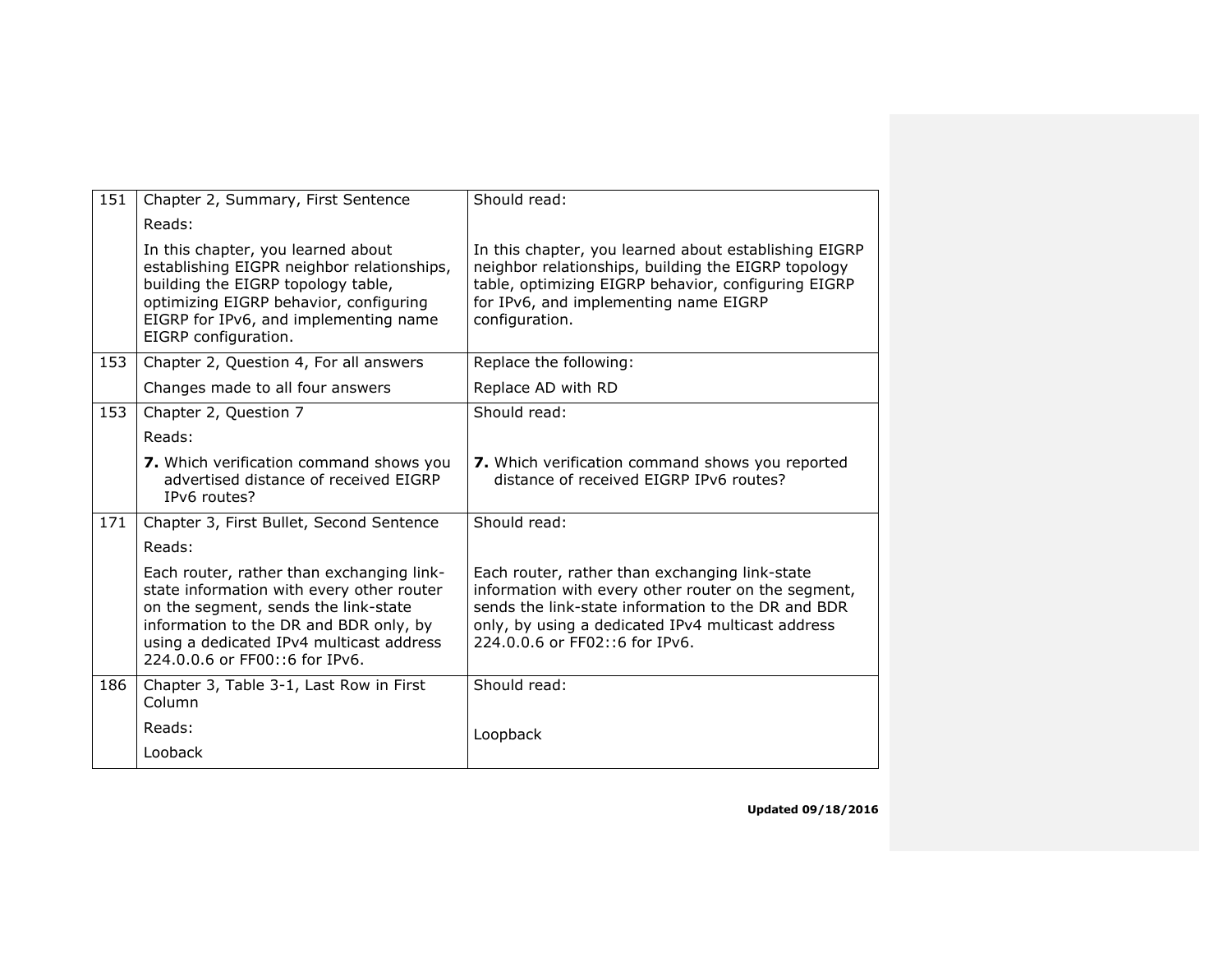| 187 | Chapter 3, Example 3-24, Last Two<br>Configurations<br>Reads:<br>Router(config-if)# passive-interface default<br>Router(config-if)# no passive-interface serial 1/0                           | Should read:<br>Router(config-router)# passive-interface default<br>Router(config-router)# no passive-interface serial 1/0                                                                 |
|-----|-----------------------------------------------------------------------------------------------------------------------------------------------------------------------------------------------|--------------------------------------------------------------------------------------------------------------------------------------------------------------------------------------------|
| 200 | Chapter 3, Example 3-35                                                                                                                                                                       | Remove shading from:                                                                                                                                                                       |
|     | Remove shading and add shading                                                                                                                                                                | Summary Net Link States (Area 0)                                                                                                                                                           |
|     |                                                                                                                                                                                               | Add shading to:                                                                                                                                                                            |
|     |                                                                                                                                                                                               | Summary ASB Link States (Area 0)                                                                                                                                                           |
| 235 | Chapter 3, Fifth Paragraph, First Sentence                                                                                                                                                    | Should read:                                                                                                                                                                               |
|     | Reads:                                                                                                                                                                                        |                                                                                                                                                                                            |
|     | Once R3 in area 1 is configured as a stub,<br>the stub area flag in the OSPF Hello<br>packets will start matching between R1<br>and R3.                                                       | Once R3 in area 2 is configured as a stub, the stub<br>area flag in the OSPF Hello packets will start matching<br>between R1 and R3.                                                       |
| 262 | Chapter 3, First Paragraph, Last Sentence                                                                                                                                                     | Should read:                                                                                                                                                                               |
|     | Reads:                                                                                                                                                                                        |                                                                                                                                                                                            |
|     | Therefore, those devices will not<br>participate in the IPv4 address family SPF<br>calculations and will not install the IPv4<br>OSPFv3 routes in the IPv6 Routing<br>Information Base (RIB). | Therefore, those devices will not participate in the<br>IPv4 address family SPF calculations and will not<br>install the IPv4 OSPFv3 routes in the IPv4 Routing<br>Information Base (RIB). |
| 273 | Chapter 4, Default Seed Metrics, First<br>Bullet, First Sentence                                                                                                                              | Should read:                                                                                                                                                                               |
|     | Reads:<br>Routes redistributed into EIGRP and RIP<br>٠<br>are assigned a metric of infinity.                                                                                                  | Routes redistributed into EIGRP and RIP are<br>assigned a metric of 0, which is interpreted as<br>infinity or unreachable.                                                                 |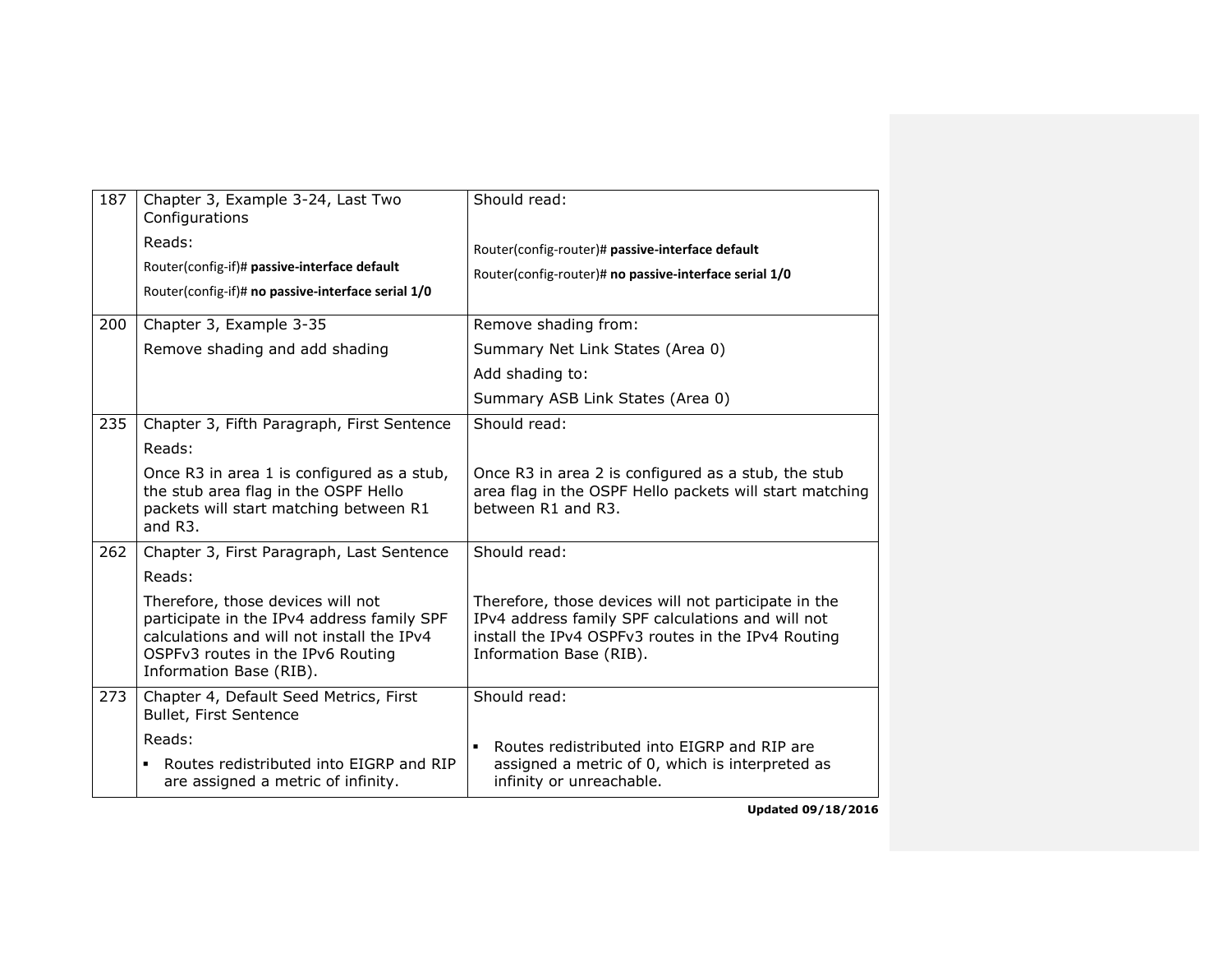| 275 | Chapter 4, Figure 4-5, Add label to R2,<br>(underneath R2)                                                                                                     | Label to add:                                                                                                                                              |
|-----|----------------------------------------------------------------------------------------------------------------------------------------------------------------|------------------------------------------------------------------------------------------------------------------------------------------------------------|
|     |                                                                                                                                                                | 172.17.0.0                                                                                                                                                 |
| 277 | Chapter 4, Table 4-3, Description for<br>delay-metric, first sentence                                                                                          | Should read:                                                                                                                                               |
|     | Reads:                                                                                                                                                         | EIGRP route delay metric, in 10s of microseconds.                                                                                                          |
|     | EIGRP route delay metric, in microseconds.                                                                                                                     |                                                                                                                                                            |
| 277 | Chapter 4, Table 4-3, add row above                                                                                                                            | Row to add:                                                                                                                                                |
|     | route-map                                                                                                                                                      | Smallest allowed MTU in bytes.<br>mtu                                                                                                                      |
| 296 | Chapter 4, Last Paragraph, First Sentence                                                                                                                      | Should read:                                                                                                                                               |
|     | Reads:                                                                                                                                                         |                                                                                                                                                            |
|     | For example, as an alternative to using the<br>distribute-list out command in Example<br>4-17, a distribute-list in could be used<br>on the R1 and R2 routers. | For example, as an alternative to using the<br>distribute-list out command in Example 4-17, a<br><b>distribute-list in</b> could be used on the R1 router. |
| 296 | Chapter 4, Last Paragraph, Last Sentence                                                                                                                       | Delete Last Sentence:                                                                                                                                      |
|     |                                                                                                                                                                | R2 would require a similar configuration.                                                                                                                  |
| 300 | Chapter 4, Example 4-20, Prompt                                                                                                                                | Should read:                                                                                                                                               |
|     | Reads:                                                                                                                                                         |                                                                                                                                                            |
|     | R3# show ip route ospf                                                                                                                                         | R1# show ip route ospf                                                                                                                                     |
| 316 | Chapter 4, First Paragraph under Example<br>4-38, First Sentence                                                                                               | Should read:                                                                                                                                               |
|     | Reads:                                                                                                                                                         | The distance eigrp command changes local default                                                                                                           |
|     | The distance eigrp command changes<br>local default values for internal and<br>external routes that are redistributed into<br>EIGRP domain.                    | values for internal and external routes in the EIGRP<br>domain.                                                                                            |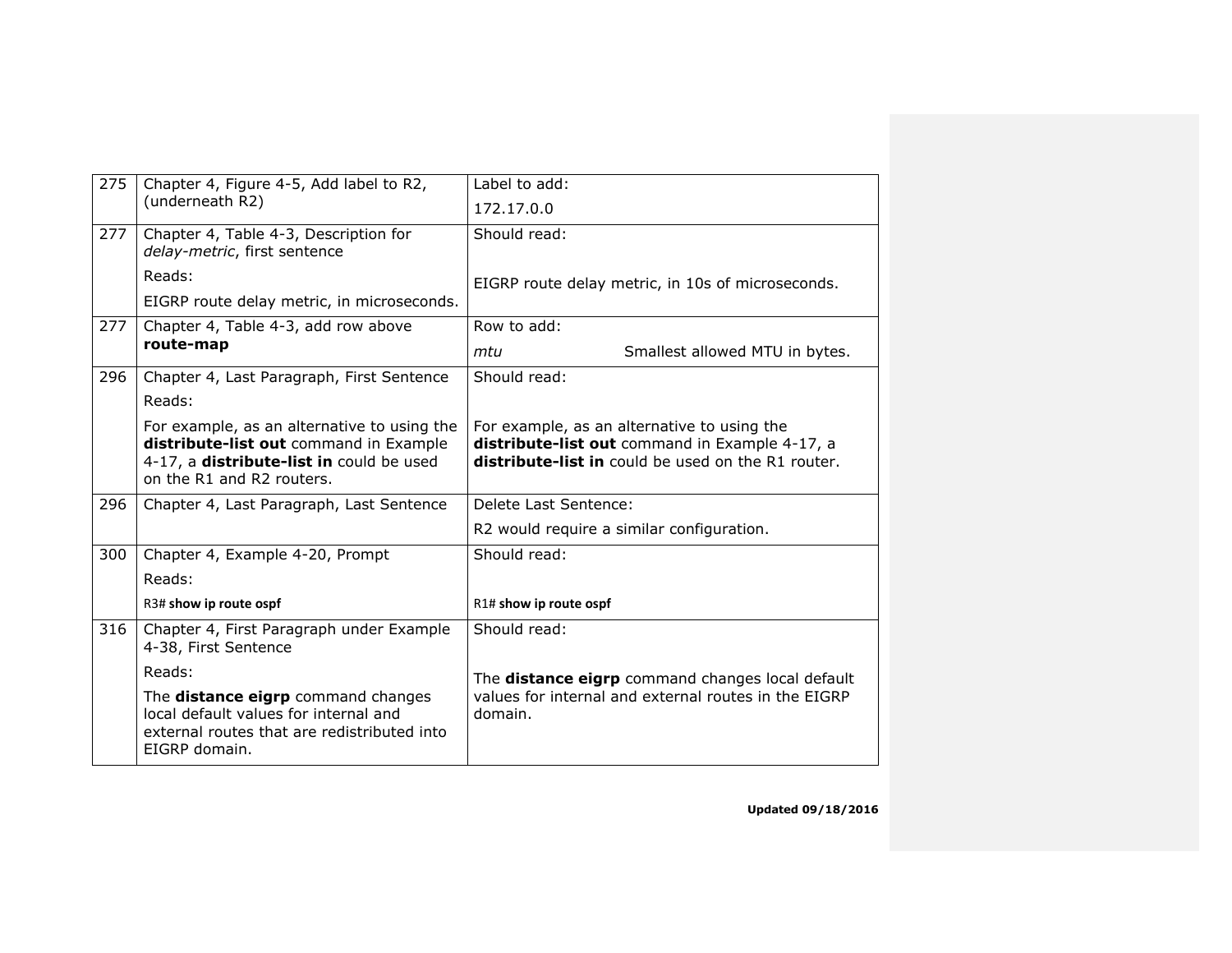| 317 | Chapter 4, After Example 4-40, Insert Note                                                                                                                                                                               | Note to insert:                                                                                                                                                                                                                                                                                                                                                                                         |
|-----|--------------------------------------------------------------------------------------------------------------------------------------------------------------------------------------------------------------------------|---------------------------------------------------------------------------------------------------------------------------------------------------------------------------------------------------------------------------------------------------------------------------------------------------------------------------------------------------------------------------------------------------------|
|     |                                                                                                                                                                                                                          | Note The distance admin-distance source-address<br>source-wildcard-mask [access-list] router<br>configuration command can be used to change the<br>administrative distance for RIP, OSPF, EIGRP, and<br>BGP. For EIGRP, however, this command only works<br>for EIGRP internal routes; it does not work for EIGRP<br>external routes. For OSPF the source-address<br>parameter is the source router ID. |
| 317 | Chapter 4, First Paragraph after Example<br>$4 - 40$                                                                                                                                                                     | Should read:                                                                                                                                                                                                                                                                                                                                                                                            |
|     | Reads:                                                                                                                                                                                                                   | In the example, ACL 30 identifies the four R3 routes,                                                                                                                                                                                                                                                                                                                                                   |
|     | In the example, ACL 30 identifies the four<br>R3 routes, and this time the distance<br>command assigns an administrative<br>distance of 95 to updates from R3's IP<br>address that match the routes listed in ACL<br>30. | and this time the distance command assigns an<br>administrative distance of 95 to updates from R3's<br>router ID that match the routes listed in ACL 30.                                                                                                                                                                                                                                                |
| 318 | Chapter 4, After First Paragraph, Before                                                                                                                                                                                 | Note delete:                                                                                                                                                                                                                                                                                                                                                                                            |
|     | Manipulating Redistribution Using Route<br>Tagging, Delete Note (note listed in errata<br>dated 02/13/2015)                                                                                                              | Note The distance admin-distance source-address<br>source-wildcard-mask [access-list] router<br>configuration command can be used to change the<br>administrative distance for RIP, OSPF, EIGRP, and<br>BGP. For EIGRP, however, this command only works<br>for EIGRP internal routes; it does not work for EIGRP<br>external routes.                                                                   |
| 326 | Chapter 4, Question 15, Answer f                                                                                                                                                                                         | Should read:                                                                                                                                                                                                                                                                                                                                                                                            |
|     | Reads:                                                                                                                                                                                                                   |                                                                                                                                                                                                                                                                                                                                                                                                         |
|     | f. It changes local default administrative<br>distance EIGRP values for redistributed<br>internal routes to 80 and redistributed                                                                                         | f. It changes local default administrative distance<br>EIGRP values for internal routes to 80 and external<br>routes to 100.                                                                                                                                                                                                                                                                            |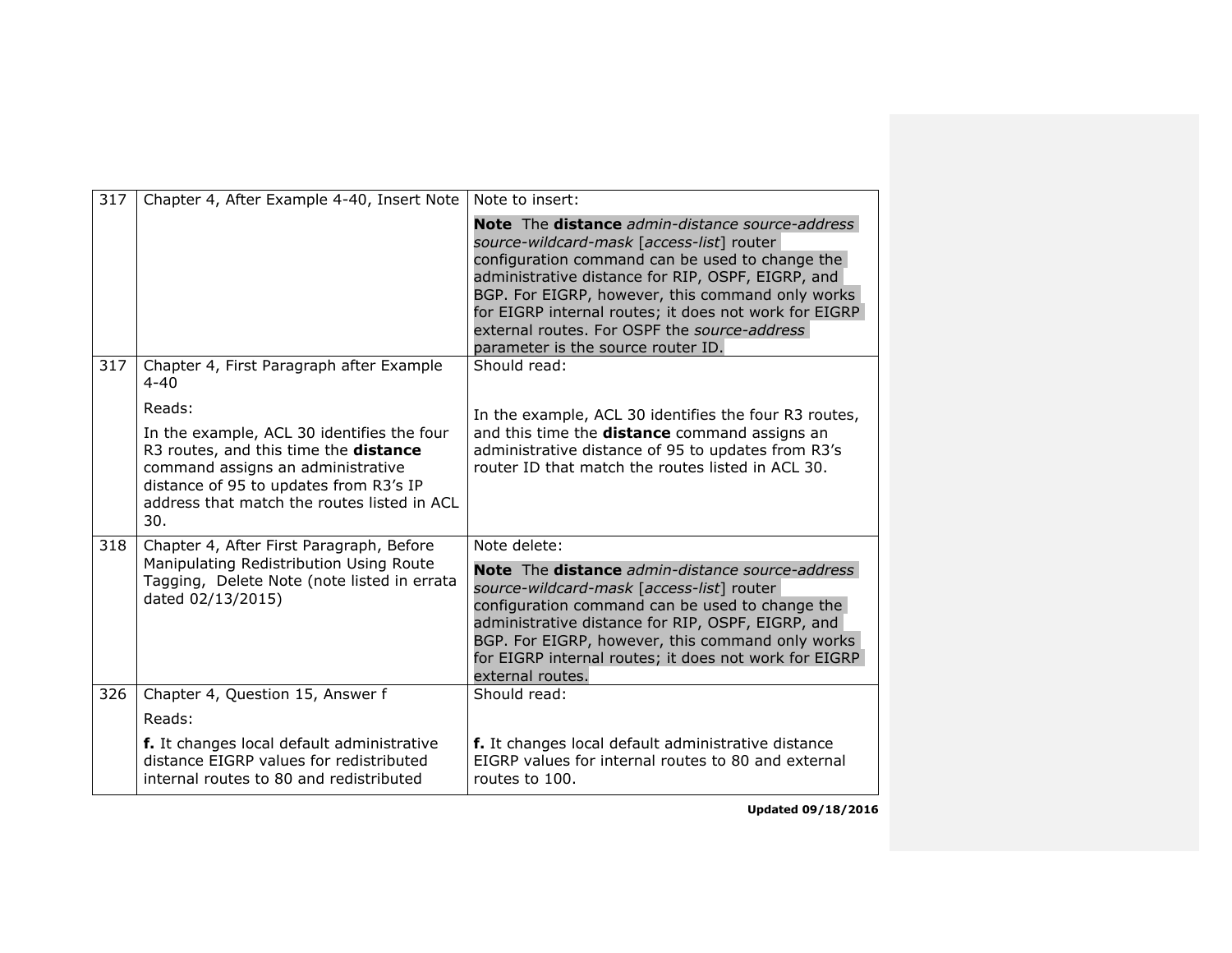|     | external routes to 100.                                                                                                                                                                                                                        |                                                                                                                         |                                                                                                                                                                                                              |
|-----|------------------------------------------------------------------------------------------------------------------------------------------------------------------------------------------------------------------------------------------------|-------------------------------------------------------------------------------------------------------------------------|--------------------------------------------------------------------------------------------------------------------------------------------------------------------------------------------------------------|
| 347 | Chapter 5, Table 5-1, Replace First                                                                                                                                                                                                            | Replace with:                                                                                                           |                                                                                                                                                                                                              |
|     | Command and Description                                                                                                                                                                                                                        | match ip address<br>{access-list-number  <br>name} [access-list-<br>number   name]                                      | Matches any packets that<br>have a source address that is<br>permitted by a standard or<br>extended access control list<br>(ACL). Multiple ACLs can be<br>specified. Matching any one<br>results in a match. |
| 362 | Chapter 5, First Paragraph after Example<br>5-30, Second and Third Sentences                                                                                                                                                                   | Should read:                                                                                                            |                                                                                                                                                                                                              |
|     | Reads:                                                                                                                                                                                                                                         | Next the SLA test operation using the icmp-echo                                                                         |                                                                                                                                                                                                              |
|     | Next the SLA test operation using the<br>icmp-echo 10.1.1.1 source-interface<br><b>Ethernet 0/0</b> command. This configures<br>the router to send the ICMP echoes to<br>destination 10.1.1.1 using the Ethernet 0/0<br>interface as a source. | as a source.                                                                                                            | 10.1.3.3 source-interface Ethernet 0/0 command.<br>This configures the router to send the ICMP echoes to<br>destination 10.1.3.3 using the Ethernet 0/0 interface                                            |
| 363 | Chapter 5, Example 5-33, Last Config                                                                                                                                                                                                           | Should read:                                                                                                            |                                                                                                                                                                                                              |
|     | Reads:                                                                                                                                                                                                                                         |                                                                                                                         |                                                                                                                                                                                                              |
|     | R1(config)# ip route 0.0.0.0 0.0.0.0 10.1.1.1 3 track 2                                                                                                                                                                                        | R1(config)# ip route 0.0.0.0 0.0.0.0 172.16.1.1 3 track 2                                                               |                                                                                                                                                                                                              |
| 364 | Chapter 5, Figure 5-18, Add Label to PC                                                                                                                                                                                                        | Label to add:                                                                                                           |                                                                                                                                                                                                              |
|     |                                                                                                                                                                                                                                                | Notebook                                                                                                                |                                                                                                                                                                                                              |
| 379 | Chapter 6, Note, First Sentence                                                                                                                                                                                                                | Should read:                                                                                                            |                                                                                                                                                                                                              |
|     | Reads:<br>Extensions to BGP-4, known as BGP4+,<br>have been defined to support multiple<br>protocols, including IPv6.                                                                                                                          | Extensions to BGP-4, known as MP-BGP (or BGP4+),<br>have been defined to support multiple protocols,<br>including IPv6. |                                                                                                                                                                                                              |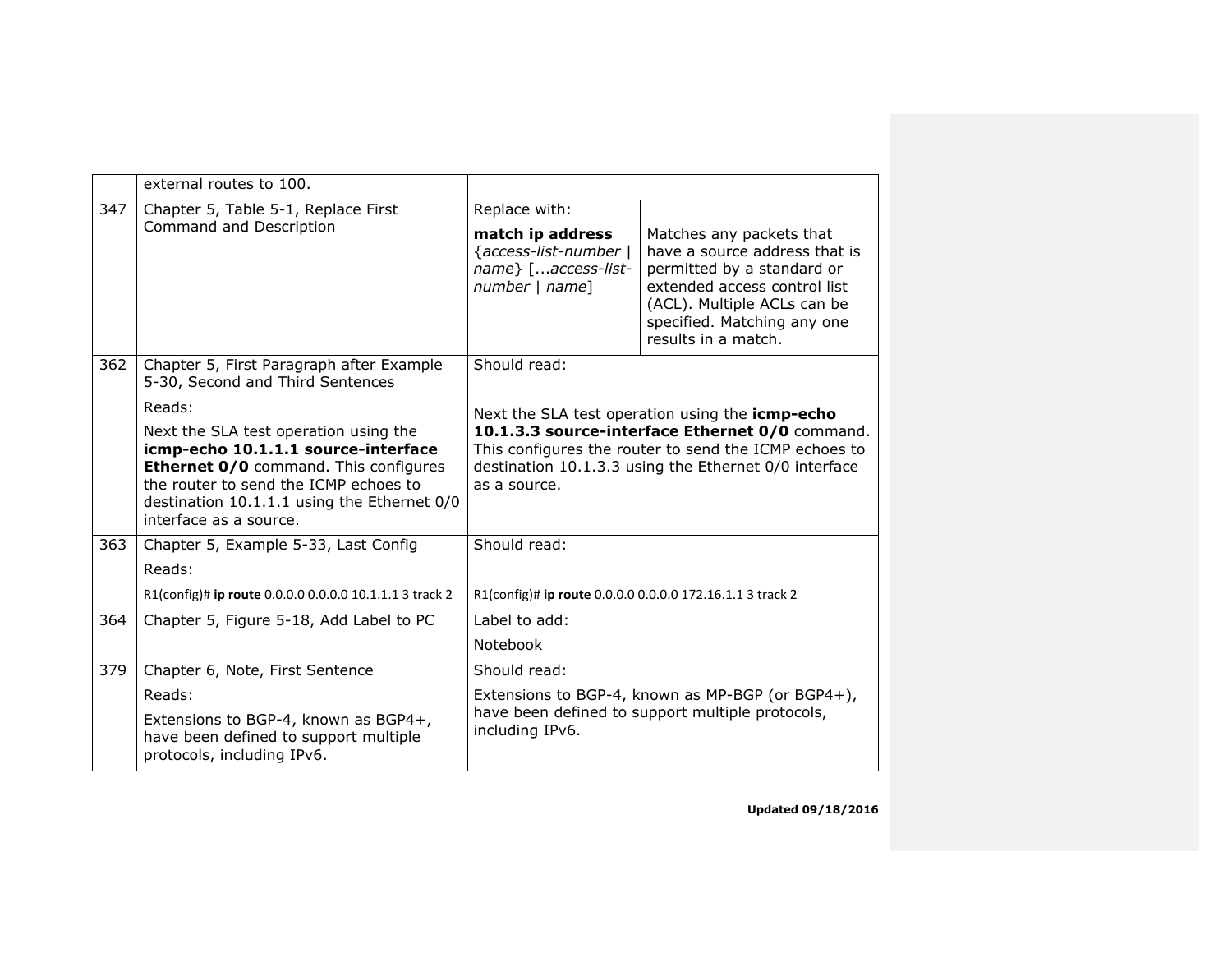| 401 | Chapter 6, Enabling SLAAC, Second<br>Sentence reads:                                                                                                       | Should read:                                                                                                                              |
|-----|------------------------------------------------------------------------------------------------------------------------------------------------------------|-------------------------------------------------------------------------------------------------------------------------------------------|
|     | If a default router is selected on this<br>interface, the optional default keyword<br>causes a default route to be installed using<br>that default router. | The optional default keyword causes a default route<br>to be installed using the default router sending the<br>RAs as the default router. |
| 428 | Chapter 7, BGP Characteristics, Second<br>Paragraph, Third Sentence                                                                                        | Should read:                                                                                                                              |
|     | Reads:                                                                                                                                                     | BGP information is carried inside TCP segments using                                                                                      |
|     | BGP information is carried inside TCP<br>segments using protocol 179; these<br>segments are carried inside IP packets.                                     | port 179; these segments are carried inside IP<br>packets.                                                                                |
| 501 | Chapter 7, Example 7-46, Last Line of<br>Configuration                                                                                                     | Should read:                                                                                                                              |
|     | Reads:                                                                                                                                                     | ip prefix-list desired-subnets permit 0.0.0.0/0 ge 8 le 24                                                                                |
|     | ip prefix-list desired-subnets permit 0.0.0.0/0 ge8 le<br>24                                                                                               |                                                                                                                                           |
| 544 | Chapter 8, Step 3                                                                                                                                          | Should read:                                                                                                                              |
|     | Reads:                                                                                                                                                     |                                                                                                                                           |
|     | Step 3. Enable the use of SSH<br>protocol: Optionally allow SSH<br>access only from authorized hosts<br>by specifying an ACL.                              | Step 3. Allow SSH from authorized hosts:<br>Optionally allow SSH access only from<br>authorized hosts by specifying an ACL.               |
| 556 | Chapter 8, Step 1, First Sentence                                                                                                                          | Should read:                                                                                                                              |
|     | Reads:                                                                                                                                                     |                                                                                                                                           |
|     | Step 1. Define NTP authentication key or<br>keys with the ntp<br>authentication-key global                                                                 | Step 1. Define NTP authentication key or keys with<br>the ntp authentication-key key_number md5 key<br>global configuration command.      |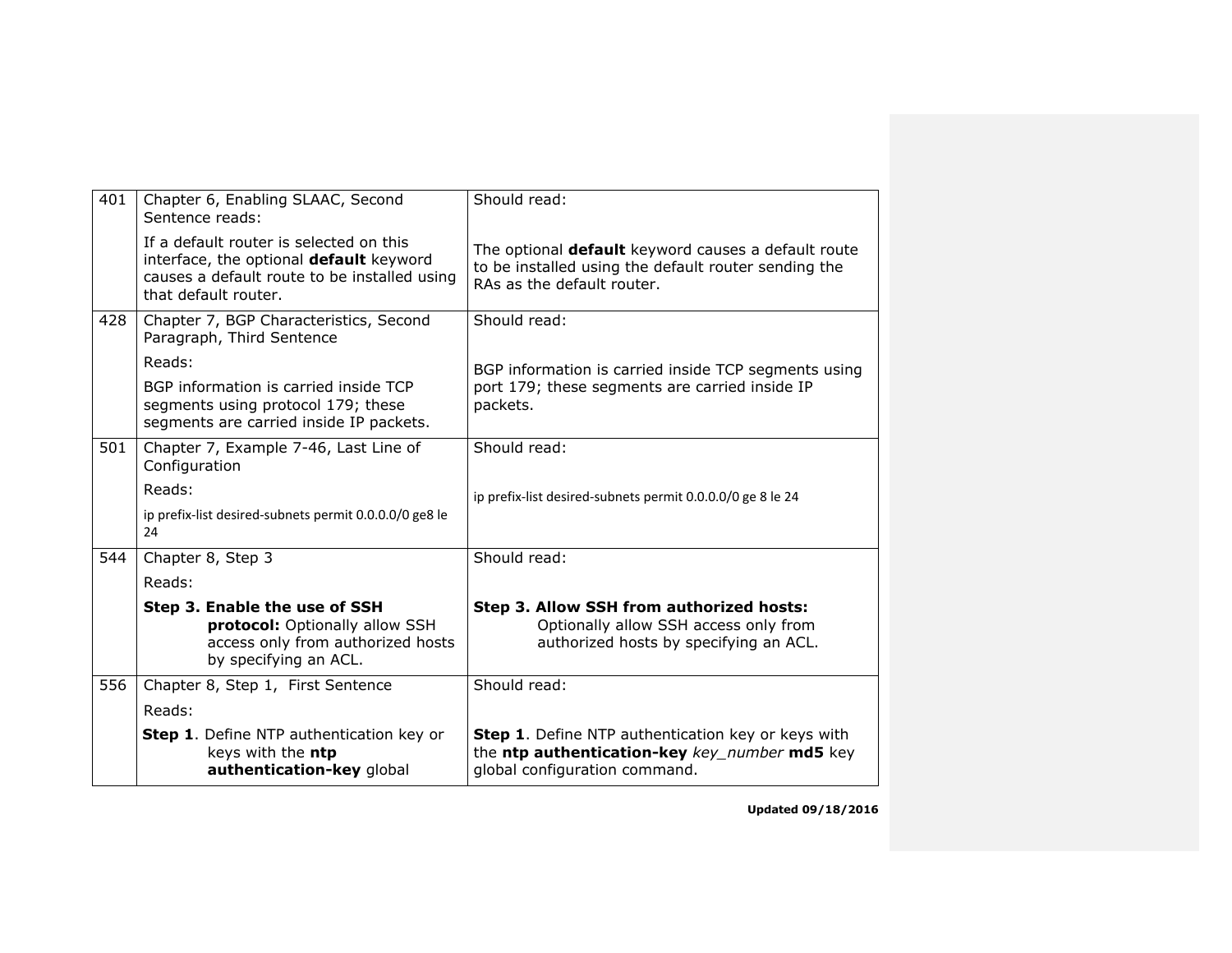| configuration command.                                                                      |                                                        |
|---------------------------------------------------------------------------------------------|--------------------------------------------------------|
| Chapter 8, Example 8-18, First Line                                                         | Should read:                                           |
| Reads:                                                                                      |                                                        |
| R1(config)# ntp authentication-key md5 NTP-<br>pa55w0rd                                     | R1(config)# ntp authentication-key 1 md5 NTP-pa55w0rd  |
| Chapter 8, Example 8-19, First Line                                                         | Should read:                                           |
| Reads:                                                                                      |                                                        |
| S1(config)# ntp authentication-key md5 NTP-<br>pa55w0rd                                     | S1(config)# ntp authentication-key 1 md5 NTP-pa55w0rd  |
| Chapter 8, Simple NTP, Third Paragraph,<br><b>First Sentence</b>                            | Should read:                                           |
| Reads:                                                                                      | SNTP configuration commands simply replace the ntp     |
| SNTP configuration commands simply<br>replace the ntp portion of NTP commands<br>with snmp. | portion of NTP commands with sntp.                     |
| Chapter 8, Example 8-28, Caption                                                            | Should read:                                           |
| Reads:                                                                                      |                                                        |
| <b>Example 8-28</b> Sample SCP Configuration<br>on R1                                       | <b>Example 8-28</b> Using SCP on Router to Copy a File |
| Chapter 8, Example 8-28, First Prompt                                                       | Should read:                                           |
| Reads:                                                                                      |                                                        |
| R1# copy scp: flash:                                                                        | R2# copy scp: flash:                                   |
| Chapter 8, Example 8-28, Fourth and Fifth<br>lines                                          | Should read:                                           |
| Reads:                                                                                      | Source filename []? R2backup.cfg                       |
| Source filename []? R1backup.cfg                                                            | Destination filename [R2backup.cfg]?                   |
| Destination filename [R1backup.cfg]?                                                        |                                                        |
|                                                                                             |                                                        |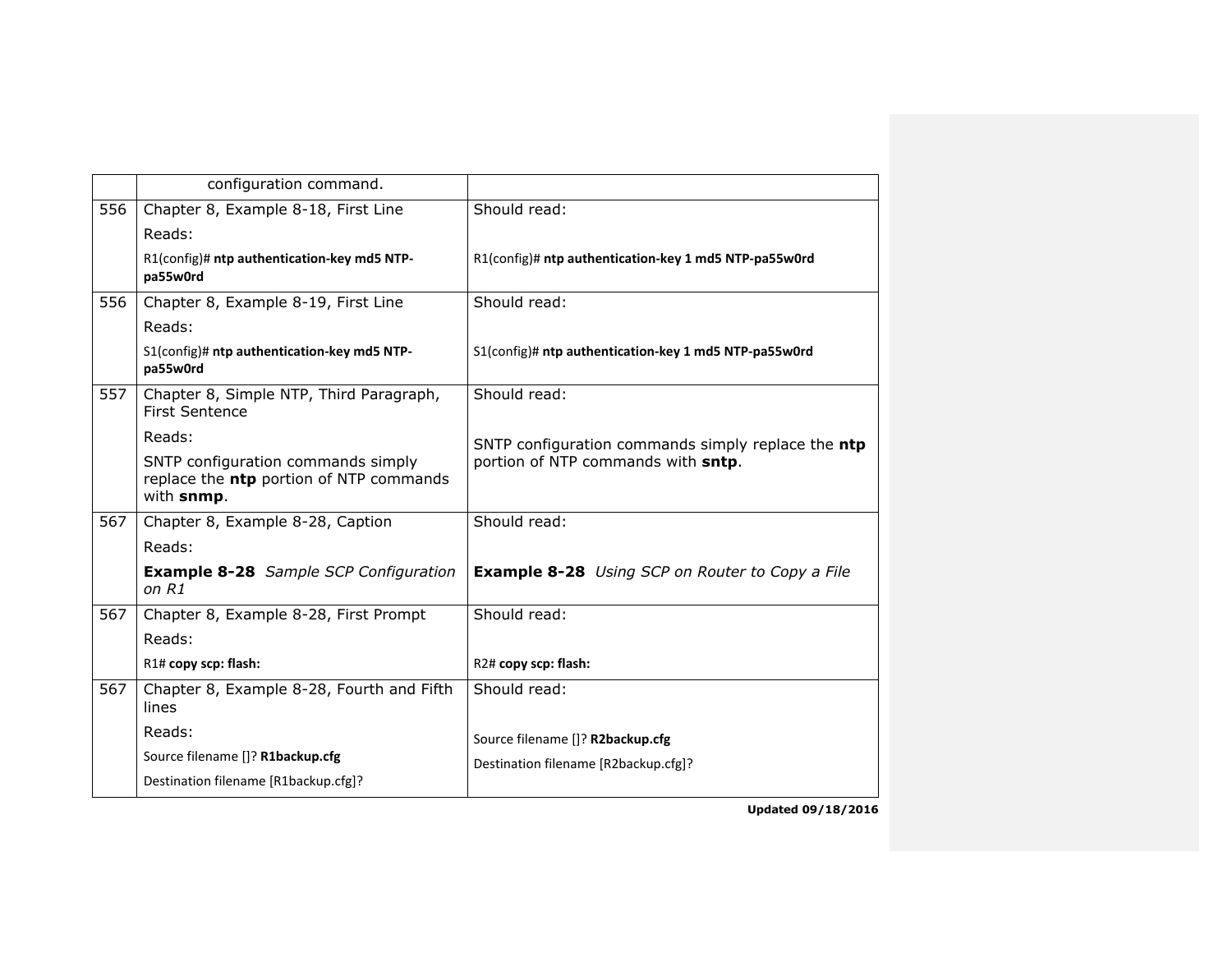| 567 | Chapter 8, Example 8-28, Last Prompt                       |                                                               | Should read:                                                                     |
|-----|------------------------------------------------------------|---------------------------------------------------------------|----------------------------------------------------------------------------------|
|     | Reads:                                                     |                                                               |                                                                                  |
|     | R1#                                                        |                                                               | R2#                                                                              |
| 575 | Chapter 8                                                  | Replace with:                                                 |                                                                                  |
|     | Replace Example 8-34                                       |                                                               | Example 8-34 Sample EIGRP Key Chain Configuration                                |
|     |                                                            | R1(config)# key chain R1-Chain                                |                                                                                  |
|     |                                                            | R1 (config-keychain) # key 1                                  |                                                                                  |
|     |                                                            |                                                               | R1(config-keychain-key)# key-string firstkey                                     |
|     |                                                            |                                                               | R1(config-keychain-key)# accept-lifetime 4:00:00 Jan 1 2015 4:00:00 Jan 31 2015  |
|     |                                                            |                                                               | R1(config-keychain-key)# send-lifetime 4:00:00 Jan 1 2015 4:00:00 Jan 31 2015    |
|     |                                                            | R1(config-keychain-key)# exit<br>R1 (config-keychain) # key 2 |                                                                                  |
|     |                                                            |                                                               | R1(config-keychain-key)# key-string secondkey                                    |
|     |                                                            |                                                               | R1(config-keychain-key)# accept-lifetime 4:00:00 Jan 25 2015 4:00:00 Feb 28 2015 |
|     |                                                            |                                                               | R1(config-keychain-key)# send-lifetime 4:00:00 Jan 25 2015 4:00:00 Feb 28 2015   |
|     |                                                            | R1(config-keychain-key)# end                                  |                                                                                  |
|     |                                                            | R1#                                                           |                                                                                  |
|     |                                                            |                                                               |                                                                                  |
| 576 | Chapter 8, Last Bullet                                     |                                                               | Should read:                                                                     |
|     | Reads:                                                     |                                                               |                                                                                  |
|     | Classic IPv4 and IPv6 EIGRP neighbor<br>٠                  |                                                               | IPv4 and IPv6 EIGRP neighbor authentication using<br>$\blacksquare$              |
|     | authentication using the named EIGRP                       |                                                               | the named EIGRP method                                                           |
|     | method                                                     |                                                               |                                                                                  |
| 588 | Chapter 8, Example 8-53, Eighth                            |                                                               | Should read:                                                                     |
|     | Configuration                                              |                                                               |                                                                                  |
|     |                                                            |                                                               |                                                                                  |
|     | Reads:                                                     |                                                               | R1(config)# interface s0/0/0                                                     |
|     | R1(config-if)# interface s0/0/0                            |                                                               |                                                                                  |
| 598 | Chapter 8, Example 8-66 Caption                            |                                                               | Should read:                                                                     |
|     | Reads:                                                     |                                                               |                                                                                  |
|     | <b>Example 8-66</b> Sample VRF-Lite<br>Configuration on R3 |                                                               | <b>Example 8-66</b> Sample VRF-Lite Configuration on<br>Central                  |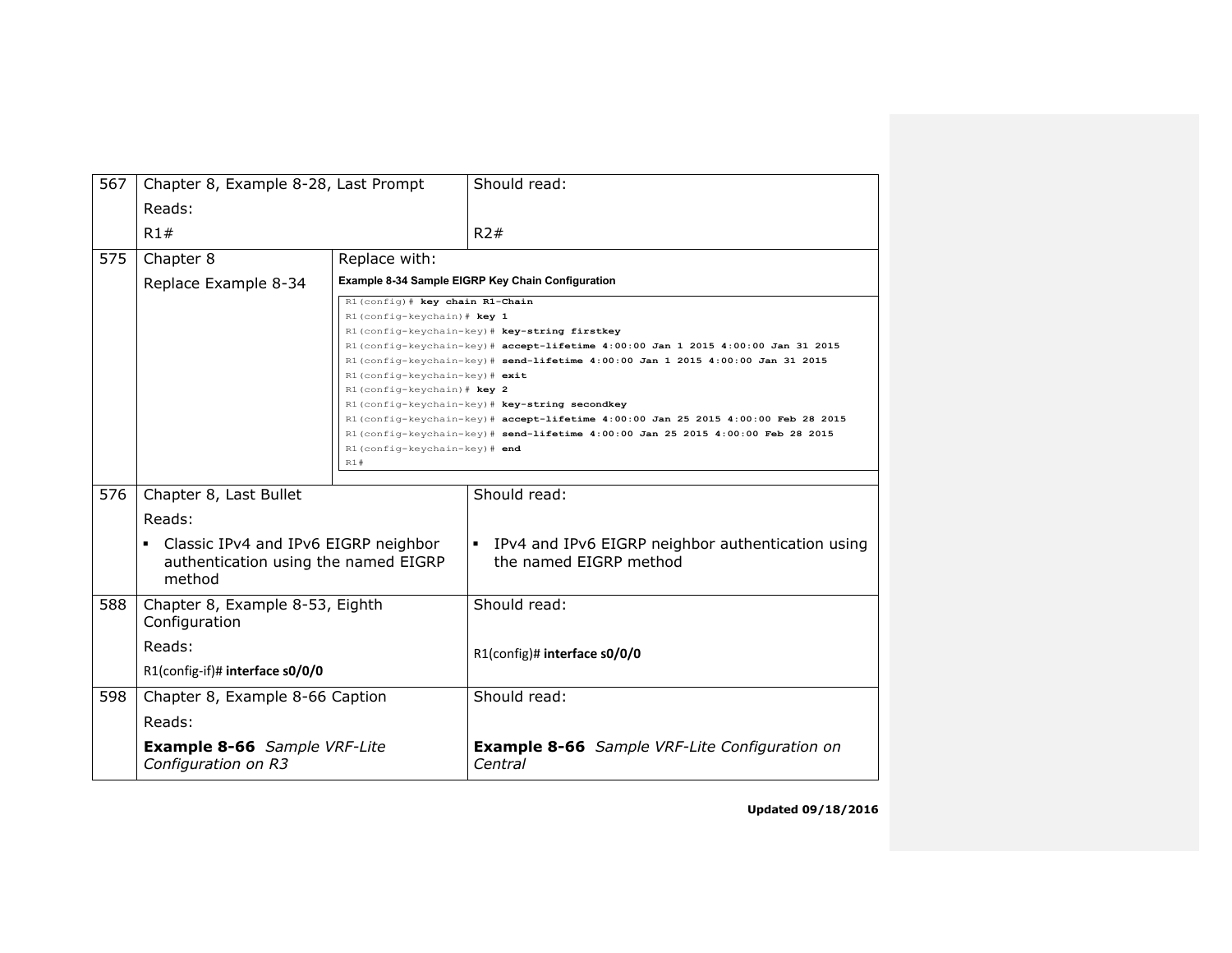| 610 | Appendix A, Chapter 4, Question 6, Answer Should read: |                   |
|-----|--------------------------------------------------------|-------------------|
|     | Reads:                                                 |                   |
|     | $6. B$ and F                                           | <b>6.</b> A and F |

### **Corrections for March 19, 2015**

| Pg  | <b>Error - First Printing</b>                                            | <b>Correction</b>                                                                           |
|-----|--------------------------------------------------------------------------|---------------------------------------------------------------------------------------------|
| 25  | Chapter 1, Partial running-config for R1,<br>Last Line                   | Should read:                                                                                |
|     | Reads:                                                                   | ppp pap sent-username R1 password sameone                                                   |
|     | ppp pap sent-username R2 password sameone                                |                                                                                             |
| 262 | Chapter 3, Summary, Last Bullet Point                                    | Should read:                                                                                |
|     | Reads:                                                                   |                                                                                             |
|     | Use the <b>area</b> area-id command to<br>٠<br>define an area as stubby. | Use the area area-id stub router configuration<br>command to define an OSPF area as stubby. |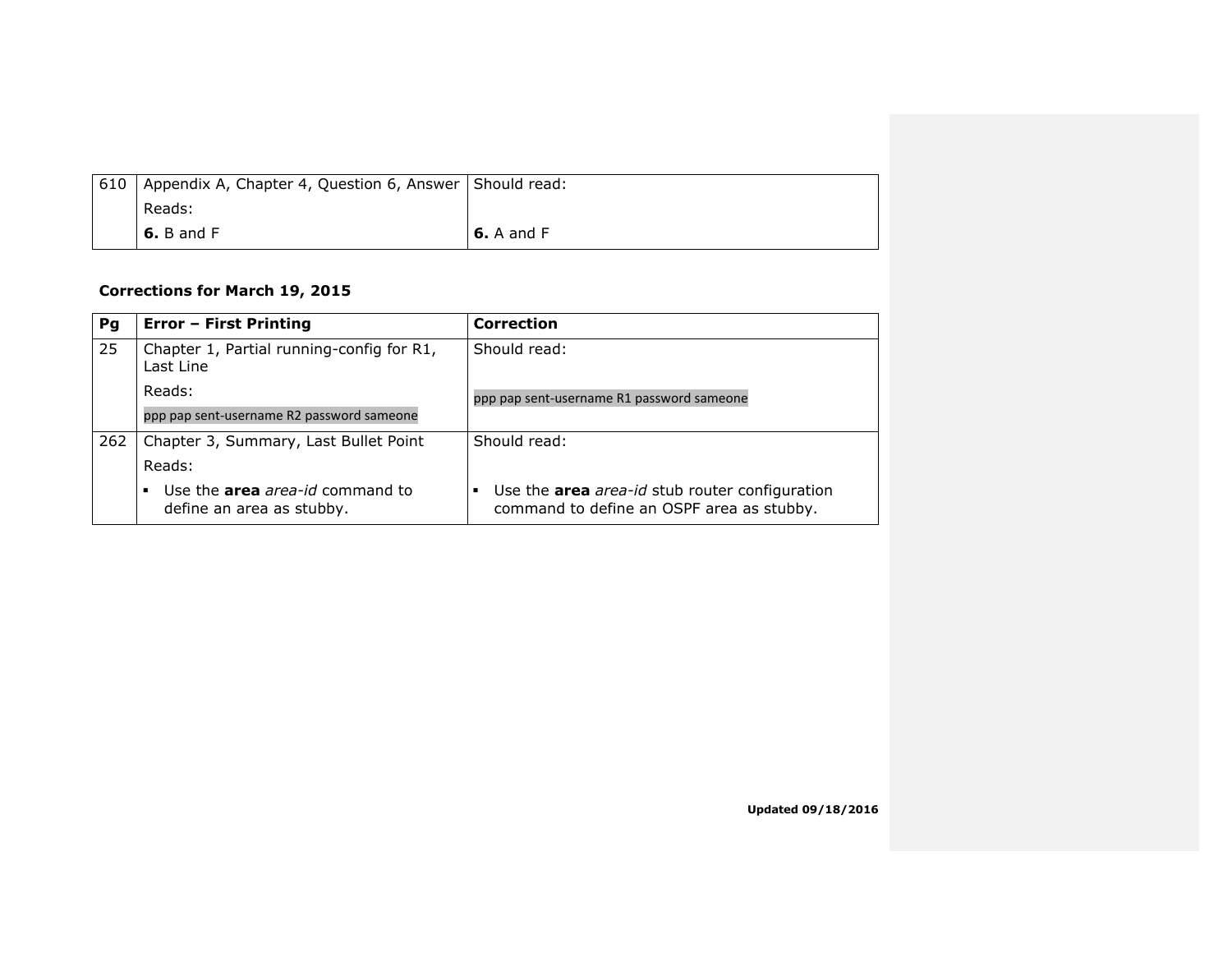| 325 | Chapter 4, Question 10, Answers a thru f                                                                                                      | Should read:                                                                                                                                                                 |
|-----|-----------------------------------------------------------------------------------------------------------------------------------------------|------------------------------------------------------------------------------------------------------------------------------------------------------------------------------|
|     | Reads:                                                                                                                                        |                                                                                                                                                                              |
|     | a. Sets the administrative distance to 3 for<br>updates as identified in ACL 95 from any                                                      | a. Sets that administrative distance to 30 for updates<br>as identified in ACL 95 from any neighbor                                                                          |
|     | neighbor<br>b. Sets the administrative distance to 3 for<br>updates as identified in ACL 95 from the<br>neighbor with a router ID of 10.1.3.1 | b. Sets that administrative distance to 30 for updates<br>as identified in ACL 95 from the neighbor with a<br>router ID of 10.1.3.1                                          |
|     | c. Sets the administrative distance to 3 for<br>updates as identified in ACL 95 from the                                                      | c. Sets that administrative distance to 30 for updates<br>as identified in ACL 95 from the neighbor with the<br>next-hop address of 10.1.3.1                                 |
|     | neighbor with the next-hop address of<br>10.1.3.1                                                                                             | d. Sets that administrative distance to 95 for updates<br>as identified in ACL 30 from any neighbor                                                                          |
|     | d. Sets the administrative distance to 95<br>for updates as identified in ACL 3 from<br>any neighbor                                          | e. Sets that administrative distance to 95 for updates<br>as identified in ACL 30 from the neighbor with a<br>router ID of 10.1.3.1                                          |
|     | e. Sets the administrative distance to 95<br>for updates as identified in ACL 3 from<br>the neighbor with a router ID of<br>10.1.3.1          | f. Sets that administrative distance to 95 for updates<br>as identified in ACL 30 from the neighbor with the<br>next-hop address of 10.1.3.1                                 |
|     | f. Sets the administrative distance to 95<br>for updates as identified in ACL 3 from<br>the neighbor with the next-hop address<br>of 10.1.3.1 |                                                                                                                                                                              |
| 326 | Chapter 4, Question 14, Second Sentence                                                                                                       | Should read:                                                                                                                                                                 |
|     | Reads:                                                                                                                                        |                                                                                                                                                                              |
|     | Which prefix list configured on R3 would<br>allow R1 to know about networks<br>172.16.10.0/24 and 172.16.11.0/24?                             | Which prefix list configured on R3 would allow R1 to<br>only learn about networks 172.16.10.0/24 and<br>172.16.11.0/24? (R3 would not learn about<br>network 172.16.0.0/16.) |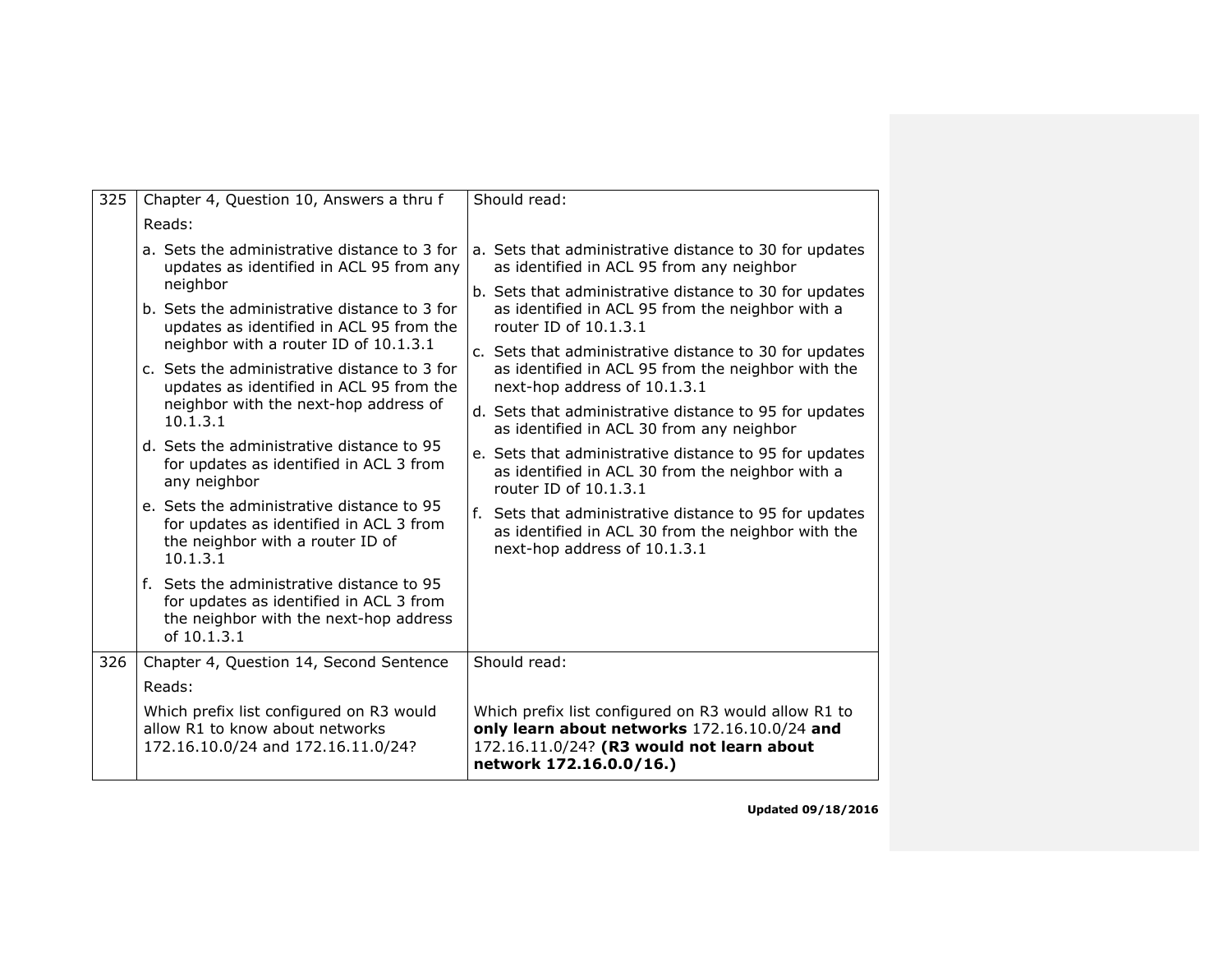| 607 | Appendix A, Chapter 1, Answer to Question                                                                           | Should read:                                                                                                                     |
|-----|---------------------------------------------------------------------------------------------------------------------|----------------------------------------------------------------------------------------------------------------------------------|
|     | Reads:<br>1. A converged network is one in which<br>data, voice, and video traffic coexists on<br>a single network. | 1. A converged network describes the state of the<br>network in which all routers have the same view of<br>the network topology. |
| 610 | Appendix A, Chapter 4, Answer 14<br>Reads:<br>14. A                                                                 | Should read:<br>14. B                                                                                                            |

# **Corrections for February 23, 2015**

| Pg  | <b>Error - First Printing</b>                                                                                                                           | <b>Correction</b>                                                                                                                                                                                                                       |
|-----|---------------------------------------------------------------------------------------------------------------------------------------------------------|-----------------------------------------------------------------------------------------------------------------------------------------------------------------------------------------------------------------------------------------|
| 57  | Chapter 1, Question 14                                                                                                                                  | Should read:                                                                                                                                                                                                                            |
|     | Reads:<br>14. March each DMVPN component with its<br>function.<br>a. Provides a scalable tunneling<br>framework<br>b. Provides dynamic mutual discovery | 14. Match each DMVPN component with its function.<br><b>IPsec</b><br>mGRE<br><b>NHRP</b><br>a. Provides a scalable tunneling framework<br>b. Provides dynamic mutual discovery of spokes<br>c. Provides key management and transmission |
|     | of spokes<br>c. Provides key management and<br>transmission protection                                                                                  | protection                                                                                                                                                                                                                              |
| 607 | Appendix A, Chapter 1, Answer to 7                                                                                                                      | Should read:                                                                                                                                                                                                                            |
|     | Reads:                                                                                                                                                  |                                                                                                                                                                                                                                         |
|     | 7. When a router that is using a classful<br>routing protocol sends an update about<br>a subnet of a network across an                                  | 7. When a router is performing autosummarization<br>and it needs to send an update about a subnet of<br>a network across an interface belonging to                                                                                      |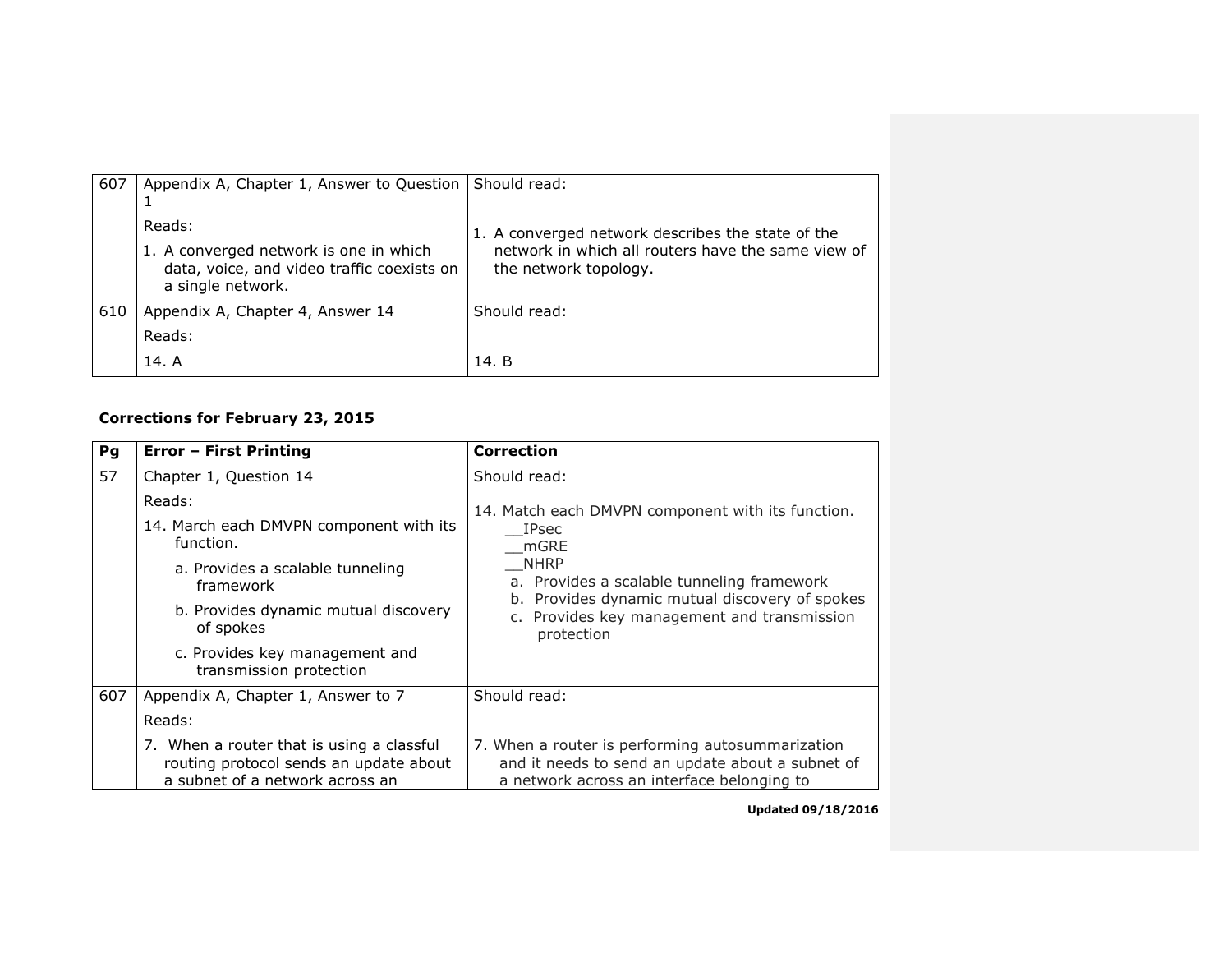| interface belonging to a different<br>network, the router assumes that the<br>remote router will use the default<br>subnet mask for that class of IP<br>address. Therefore, when the router<br>sends the update, it does not include<br>the subnet information; the update<br>packet contains only the major<br>(classful) network information. | a different network, the router does not include<br>the subnet, but rather sends the major (classful)<br>network address instead. If the routing protocol is<br>a classful routing protocol the (classful) subnet<br>mask is not included and is assumed by the<br>receiving router. If the routing protocol is<br>a classless routing protocol, then the (classful)<br>subnet mask is included with the update. |
|-------------------------------------------------------------------------------------------------------------------------------------------------------------------------------------------------------------------------------------------------------------------------------------------------------------------------------------------------|------------------------------------------------------------------------------------------------------------------------------------------------------------------------------------------------------------------------------------------------------------------------------------------------------------------------------------------------------------------------------------------------------------------|
|                                                                                                                                                                                                                                                                                                                                                 |                                                                                                                                                                                                                                                                                                                                                                                                                  |

### **Corrections for February 13, 2015**

| Pg | Error - First Printing                                  | <b>Correction</b>                                     |
|----|---------------------------------------------------------|-------------------------------------------------------|
| 41 | Chapter 1, Section Incorrectly Listed                   | Should read:                                          |
|    | Reads:                                                  |                                                       |
|    | <b>IPv4 Fragmentation and PMTUD</b>                     | <b>IPv6 Fragmentation and PMTUD</b>                   |
| 50 | Chapter 1, Example 1-10, Second<br>Command              | Should read:                                          |
|    | Reads:                                                  | R1 (config-router)# ipv6 rip CCNP RIP summary-address |
|    | R1 (config-router)# ipv6 rip CCNP RIP 2001:db8:A01::/52 | 2001:db8:A01::/52                                     |
| 65 | Chapter 2, Example 2-1, Fifth Config                    | Should read:                                          |
|    | Reads:                                                  |                                                       |
|    | BR1 (config-router)# network 172.16.1.0                 | BR1 (config-router)# network 172.16.0.0               |
| 71 | Chapter 2, Example 2-13, After Each                     | Insert:                                               |
|    | Hello-interval is 5, Hold-time is 15                    |                                                       |
|    | Insert                                                  | <output omitted=""></output>                          |
| 72 | Chapter 2, Example 2-14, First HQ config                | Should read:                                          |
|    | Reads:                                                  |                                                       |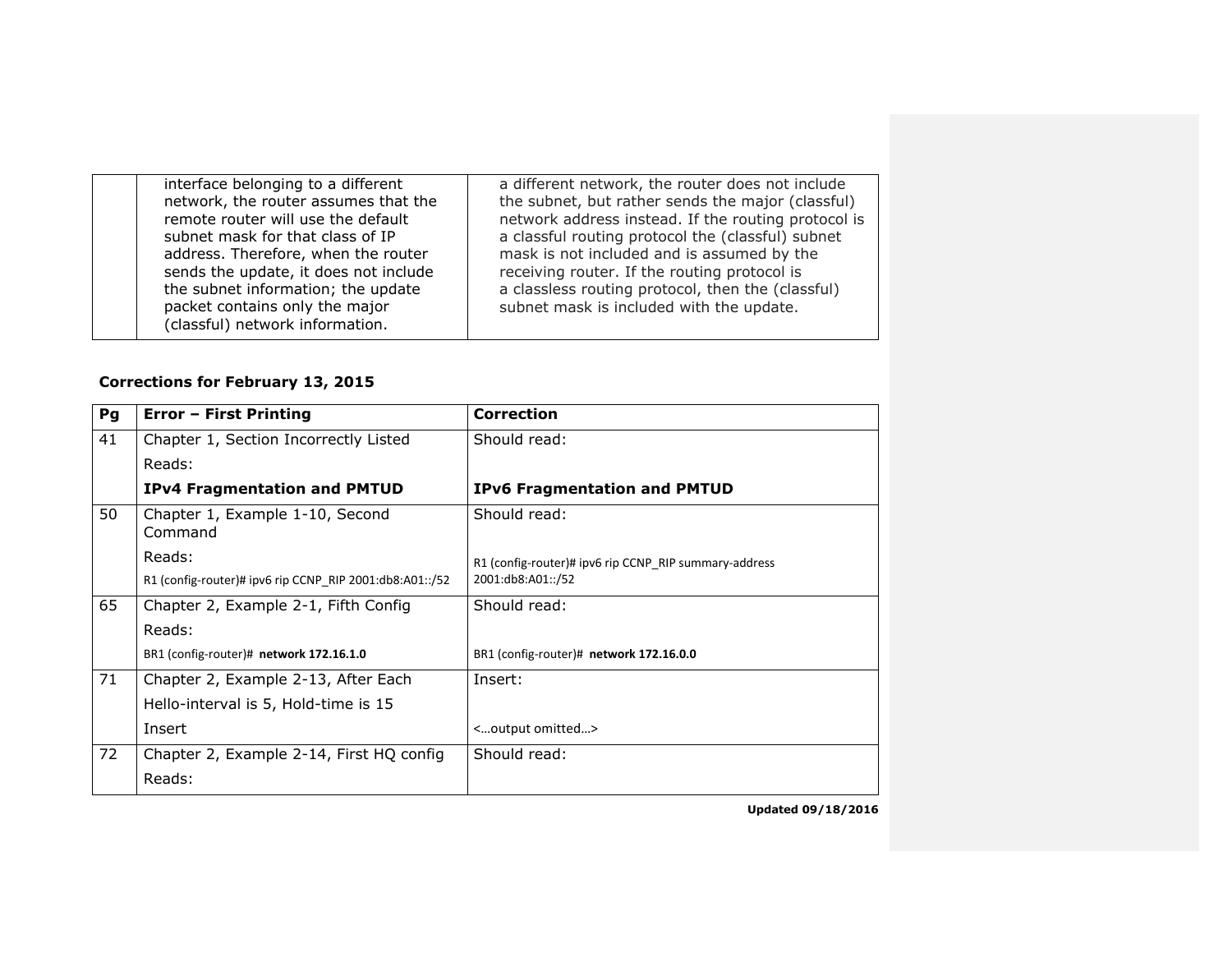|    | HQ(config)# interface Serial 2/0                                                                                                                                            | HQ(config)# interface Serial 1/0                                                                                                                                                                          |
|----|-----------------------------------------------------------------------------------------------------------------------------------------------------------------------------|-----------------------------------------------------------------------------------------------------------------------------------------------------------------------------------------------------------|
| 77 | Chapter 2, Figure 2-6, Address for Router<br>BR on Right                                                                                                                    | Should read:                                                                                                                                                                                              |
|    | Reads:                                                                                                                                                                      | 192.168.1.0/24                                                                                                                                                                                            |
|    | 192.168.0.0/24                                                                                                                                                              |                                                                                                                                                                                                           |
| 78 | Chapter 2, Example 2-14, Last Prompt                                                                                                                                        | Should read:                                                                                                                                                                                              |
|    | Reads:                                                                                                                                                                      |                                                                                                                                                                                                           |
|    | Branch# no debug all                                                                                                                                                        | BR# no debug all                                                                                                                                                                                          |
| 80 | Chapter 2, Fourth Paragraph                                                                                                                                                 | Should read:                                                                                                                                                                                              |
|    | Reads:                                                                                                                                                                      |                                                                                                                                                                                                           |
|    | To complete the configuration on BR, the<br>two remaining interfaces Ethernet 0/1 and<br>0/2 are configured to be a part of the<br>EICRP process, as shown in Example 2-20. | To complete the configuration on BR, the two<br>remaining interfaces Ethernet 0/1 and Serial 0/2 are<br>configured to be a part of the EICRP process, as<br>shown in Example 2-20.                        |
| 90 | Chapter 2, Figure 2-7, Link from R7 to R4                                                                                                                                   | Should Read:                                                                                                                                                                                              |
|    | Reads:                                                                                                                                                                      |                                                                                                                                                                                                           |
|    | 100 Mbps                                                                                                                                                                    | 100 Mbps                                                                                                                                                                                                  |
|    | Delay 10 ms                                                                                                                                                                 | Delay 20 ms                                                                                                                                                                                               |
| 91 | Chapter 2, Change Section title                                                                                                                                             | Should read:                                                                                                                                                                                              |
|    | Reads:                                                                                                                                                                      |                                                                                                                                                                                                           |
|    | <b>EIGRP Metric Calculation Example</b>                                                                                                                                     | <b>Feasibility Condition</b>                                                                                                                                                                              |
| 97 | Chapter 2, Second Paragraph                                                                                                                                                 | Should read:                                                                                                                                                                                              |
|    | Reads:                                                                                                                                                                      |                                                                                                                                                                                                           |
|    | Using the topology in Figure 2-14, notice<br>that there are three routers: HQ, BR1A,<br>and BR1B. All routers are already<br>preconfigured with EIGRP. BR1B                 | Using the topology in Figure 2-14, notice that there<br>are three routers: HQ, BR1A, and BR1B. All routers<br>are already preconfigured with EIGRP. BR1A<br>announces the summary network 192.168.16.0/23 |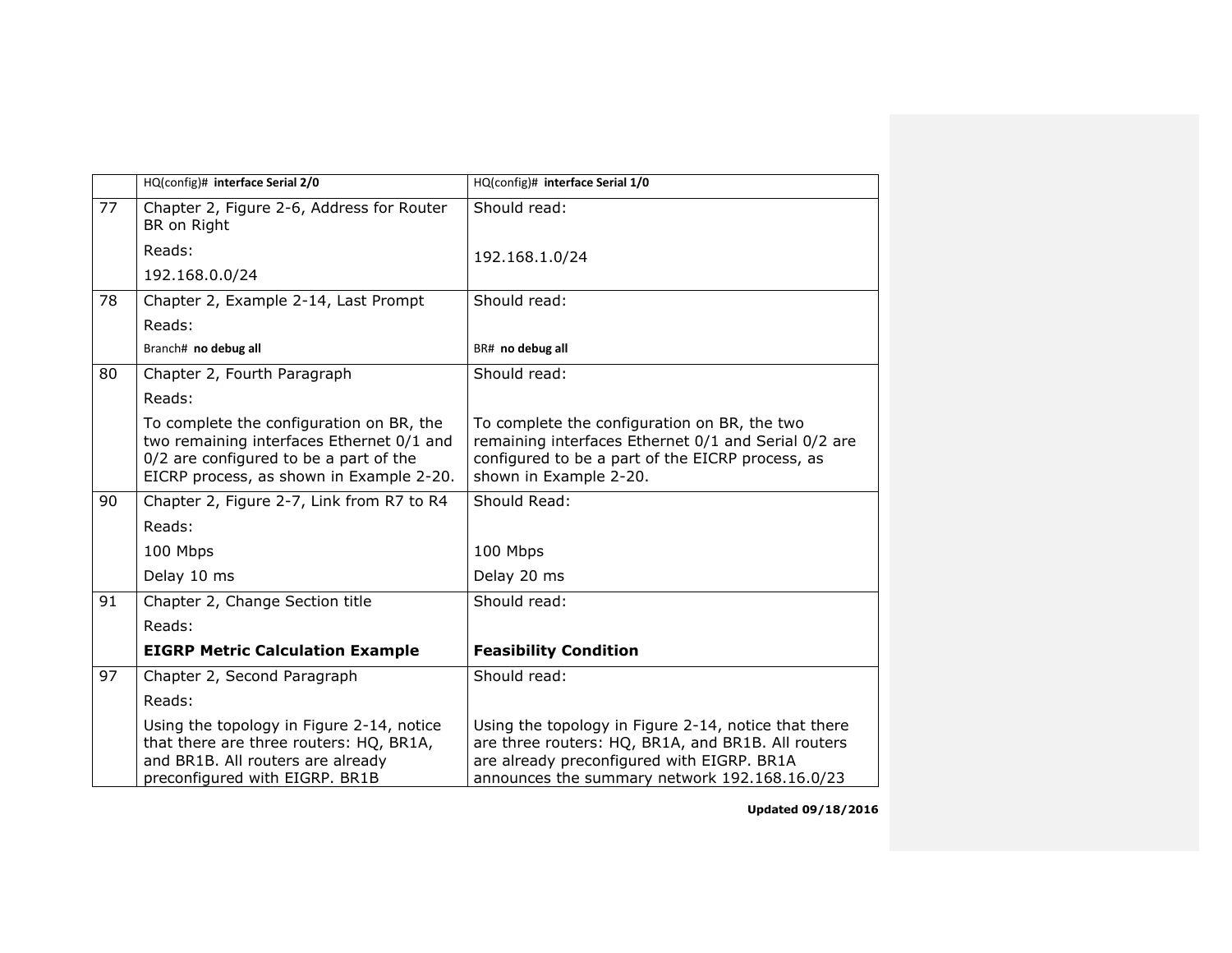|     | announces to HQ summary network<br>192.168.16.0/23, which summarizes<br>prefixes 192.168.16.0/24 and<br>192.168.17.0/24. BR1B, in contrast,<br>announces its loopback with prefix<br>192.168.18.0/24 as an external EIGRP<br>route. | (which summarizes prefixes 192.168.16.0/24 and<br>192.168.17.0/24) to HQ. BR1A redistributes its static<br>route to 192.168.18.0/24 into EIGRP (so it is an<br>external EIGRP route). BR1A is running EIGRP on all<br>of its directly connected networks. |
|-----|-------------------------------------------------------------------------------------------------------------------------------------------------------------------------------------------------------------------------------------|-----------------------------------------------------------------------------------------------------------------------------------------------------------------------------------------------------------------------------------------------------------|
| 110 | Chapter 2, Figure 2-18, Add external<br>network above the Internet Cloud on the<br>left next to the HQ router                                                                                                                       | External Network to add:<br>209.165.202.129                                                                                                                                                                                                               |
| 116 | Chapter 2, Table 2-2, Prefix Column, Last<br>Entry                                                                                                                                                                                  | Should read:                                                                                                                                                                                                                                              |
|     | Reads:<br>10.8.0.0/16                                                                                                                                                                                                               | 10.8.0.0/13                                                                                                                                                                                                                                               |
| 123 | Chapter 2, Load Balancing with EIGRP<br>section, Paragraph 2, Last Sentence                                                                                                                                                         | Should read:                                                                                                                                                                                                                                              |
|     | Reads:                                                                                                                                                                                                                              | The maximum number of equally good routes that can                                                                                                                                                                                                        |
|     | Up to six equally good routes can be kept<br>in the routing table.                                                                                                                                                                  | be kept in the routing table is IOS version-dependent;<br>testing results typically found 32 as the maximum.                                                                                                                                              |
| 126 | Chapter 2, First Bullet Point                                                                                                                                                                                                       | Should read:                                                                                                                                                                                                                                              |
|     | Reads:                                                                                                                                                                                                                              |                                                                                                                                                                                                                                                           |
|     | The route must be loop free. This<br>٠<br>condition is satisfied when the<br>advertised distance is less than the total<br>distance, or when the route is a feasible<br>successor.                                                  | The route must be loop free. This condition is<br>satisfied when the route is a feasible successor,<br>such that its reported distance is less than the<br>feasible distance of the successor route.                                                      |
| 134 | Chapter 2, Sentence Above Table 2-3<br>Reads:                                                                                                                                                                                       | Should read:                                                                                                                                                                                                                                              |
|     | In Table 2-3, the first 62 bits are common                                                                                                                                                                                          | In Table 2-3, the first 62 bits are common among all                                                                                                                                                                                                      |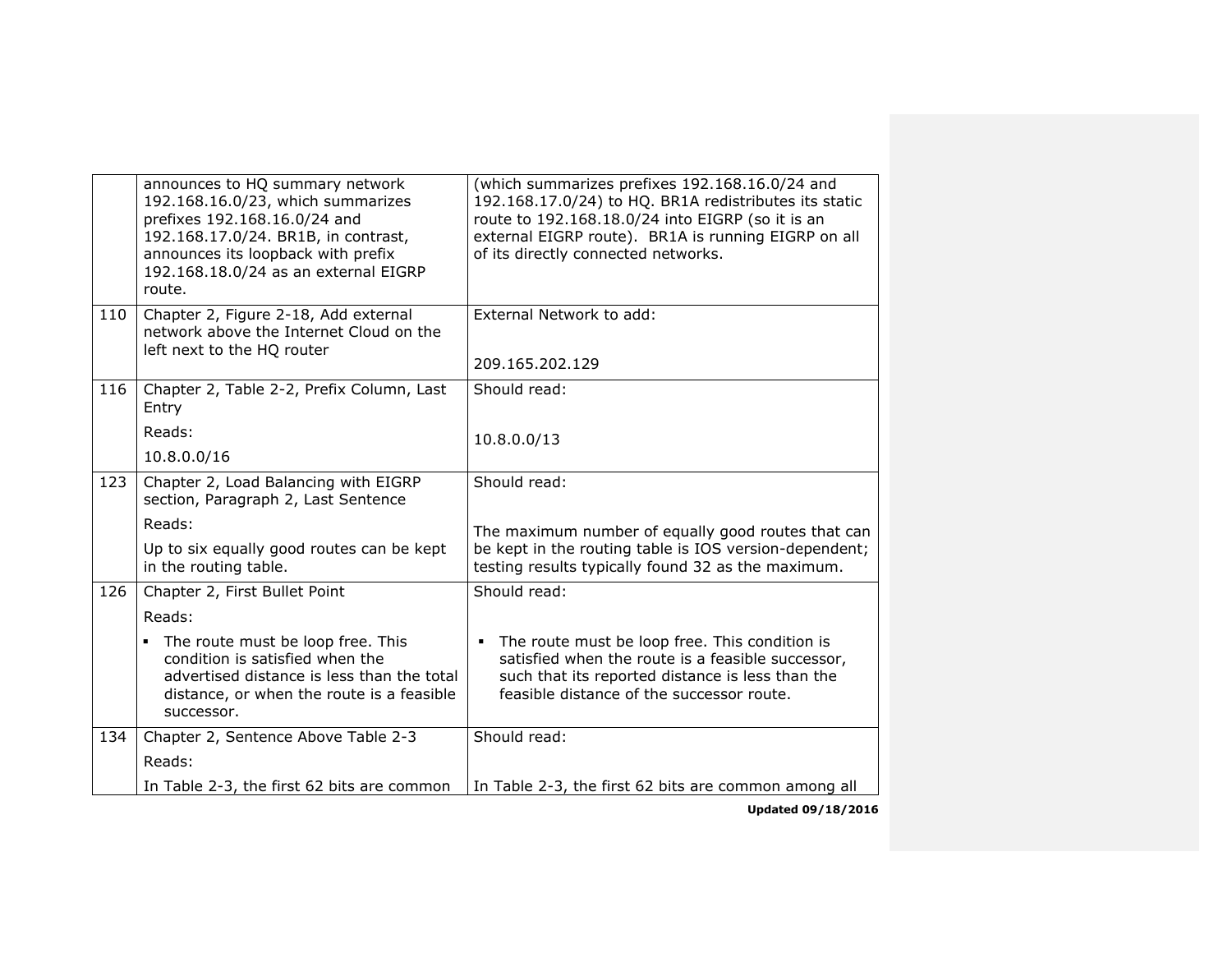|     | among all three subnets. Therefore, the<br>best summary route is<br>2001:DB8:0:0::/62.                                                                                                                                                                                                                              | four subnets. Therefore, the best summary route is<br>2001:DB8:0:0::/62.                                                                                                                                                                                   |
|-----|---------------------------------------------------------------------------------------------------------------------------------------------------------------------------------------------------------------------------------------------------------------------------------------------------------------------|------------------------------------------------------------------------------------------------------------------------------------------------------------------------------------------------------------------------------------------------------------|
| 134 | Chapter 2, Table 2-3                                                                                                                                                                                                                                                                                                | Should read:                                                                                                                                                                                                                                               |
|     | Reads:                                                                                                                                                                                                                                                                                                              |                                                                                                                                                                                                                                                            |
|     | Perfix<br><b>Binary Format</b>                                                                                                                                                                                                                                                                                      | Perfix<br><b>Binary Format</b>                                                                                                                                                                                                                             |
|     | 2001:DB8:0:0::64<br>2001:DB8:0:0000000000000000<br>2001:DB8:0:1::64<br>2001:DB8:0:00000000000000001<br>2001:DB8:0:2::64<br>2001:DB8:0:0000000000000010<br>Summary route<br>2001:DB8:0:0::62<br>2001:DB8:0:0000000000000000                                                                                          | 2001:DB8:0:0::/64<br>2001:DB8:0:1::/64<br>2001:DB8:0:00000000000000001::/64<br>2001:DB8:0:00000000000000010::/64<br>2001:DB8:0:2::/64<br>2001:DB8:0:3::/64<br>2001:DB8:0:00000000000000011::/64<br>Summary route<br>2001:DB8:0:0::/62                      |
| 145 | Chapter 2, Example 2-90, First Command                                                                                                                                                                                                                                                                              | Should read:                                                                                                                                                                                                                                               |
|     | Reads:                                                                                                                                                                                                                                                                                                              |                                                                                                                                                                                                                                                            |
|     | BR2# show running configuration   section router eigrp                                                                                                                                                                                                                                                              | BR2# show running config   section router eigrp                                                                                                                                                                                                            |
| 159 | Chapter 3, First Bullet Point title                                                                                                                                                                                                                                                                                 | Should read:                                                                                                                                                                                                                                               |
|     | Reads:                                                                                                                                                                                                                                                                                                              |                                                                                                                                                                                                                                                            |
|     | Backbone area, transit area or area<br>0:                                                                                                                                                                                                                                                                           | Backbone area, or area 0:<br>$\blacksquare$                                                                                                                                                                                                                |
| 160 | Chapter 3, Last Bullet Point                                                                                                                                                                                                                                                                                        | Should read:                                                                                                                                                                                                                                               |
|     | Reads:                                                                                                                                                                                                                                                                                                              |                                                                                                                                                                                                                                                            |
|     | Type 3: Link-State Request (LS)<br>٠<br>packet: When the data base<br>synchronization process is over, the<br>router might still have a list of LSAs that<br>are missing in its database. The router<br>will send an LSR packet to inform OSPF<br>neighbors to send the most recent<br>version of the missing LSAs. | Type 3: Link-State Request (LS) packet: The<br>LSR packet is used within the database<br>synchronization process. A router sends an LSR to<br>request that its OSPF neighbors send the most<br>recent version of LSAs that are missing in its<br>database. |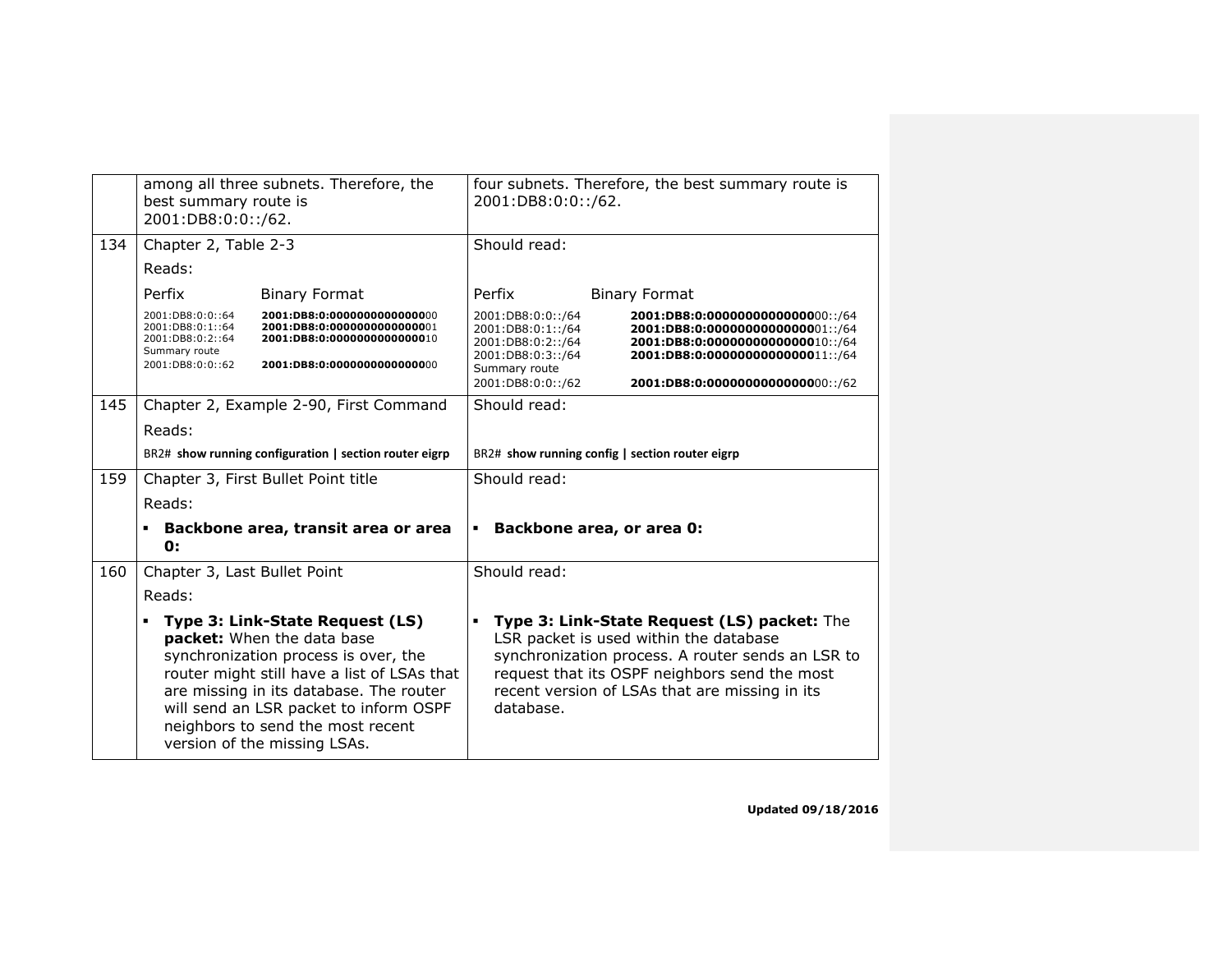| 161 | Chapter 3, First Bullet Pont                                                                                                                                                                                                                                                                                                                                                                                                                                    | Should read:                                                                                                                                                                                                                                                                                                                                                                                                                                                                               |
|-----|-----------------------------------------------------------------------------------------------------------------------------------------------------------------------------------------------------------------------------------------------------------------------------------------------------------------------------------------------------------------------------------------------------------------------------------------------------------------|--------------------------------------------------------------------------------------------------------------------------------------------------------------------------------------------------------------------------------------------------------------------------------------------------------------------------------------------------------------------------------------------------------------------------------------------------------------------------------------------|
|     | Reads                                                                                                                                                                                                                                                                                                                                                                                                                                                           |                                                                                                                                                                                                                                                                                                                                                                                                                                                                                            |
|     | Type 4: Link-State Updated (LSU)<br>packet: There are several types of<br>LSUs, known as LSAs. LSU packets are<br>used for the flooding of LSAa and<br>sending LSA responses to LSR packets.<br>It is sent only to the directly connected<br>neighbors who have previously<br>requested LSAs in the form of LSR<br>packet. In case of flooding, neighbor<br>routers are responsible for re-<br>encapsulation of received LSA<br>information in new LSU packets. | Type 4: Link-State Updated (LSU) packet: LSU<br>$\blacksquare$<br>packets contain several types of LSAs. LSU packets<br>are used for the flooding of LSAs and sending LSA<br>responses to LSR packets. Responses are sent only<br>to the directly connected neighbors who have<br>previously requested LSAs in LSR packets. In case<br>of flooding, neighbor routers are responsible for re-<br>encapsulation of received LSA information in new<br>LSU packets.                           |
| 169 | Chapter 3, Second Paragraph, Sentence                                                                                                                                                                                                                                                                                                                                                                                                                           | Should read:                                                                                                                                                                                                                                                                                                                                                                                                                                                                               |
|     | Reads:                                                                                                                                                                                                                                                                                                                                                                                                                                                          |                                                                                                                                                                                                                                                                                                                                                                                                                                                                                            |
|     | On broadcast links, OSPF neighbors first<br>determine the designated router (DR) and<br>backup designated router (BDR) roles,<br>which optimize the exchange of<br>information in broadcast segments.                                                                                                                                                                                                                                                           | On multi-access links, OSPF neighbors first determine<br>the designated router (DR) and backup designated<br>router (BDR) roles, which optimize the exchange of<br>information in broadcast segments.                                                                                                                                                                                                                                                                                      |
| 170 | Chapter 3, Section Titled:                                                                                                                                                                                                                                                                                                                                                                                                                                      | Replacement Paragraphs:                                                                                                                                                                                                                                                                                                                                                                                                                                                                    |
|     | Optimizing OSPF Adjacency Behavior,<br>Replace First Three Paragraphs, (First<br>paragraph before Figure 3-5 and Two<br>Paragraphs After Figure 3-5)                                                                                                                                                                                                                                                                                                            | Multiaccess networks, either broadcast (such as<br>Ethernet) or nonbroadcast (such as Frame Relay),<br>represent interesting issues for OSPF. All routers<br>sharing the common segment will be part of the same<br>IP subnet. When forming adjacency on multiaccess<br>network, if every router tried to establish full OSPF<br>adjacency with all other routers on the segment, this<br>may not represent an issue for the smaller<br>multiaccess broadcast networks, but it could be an |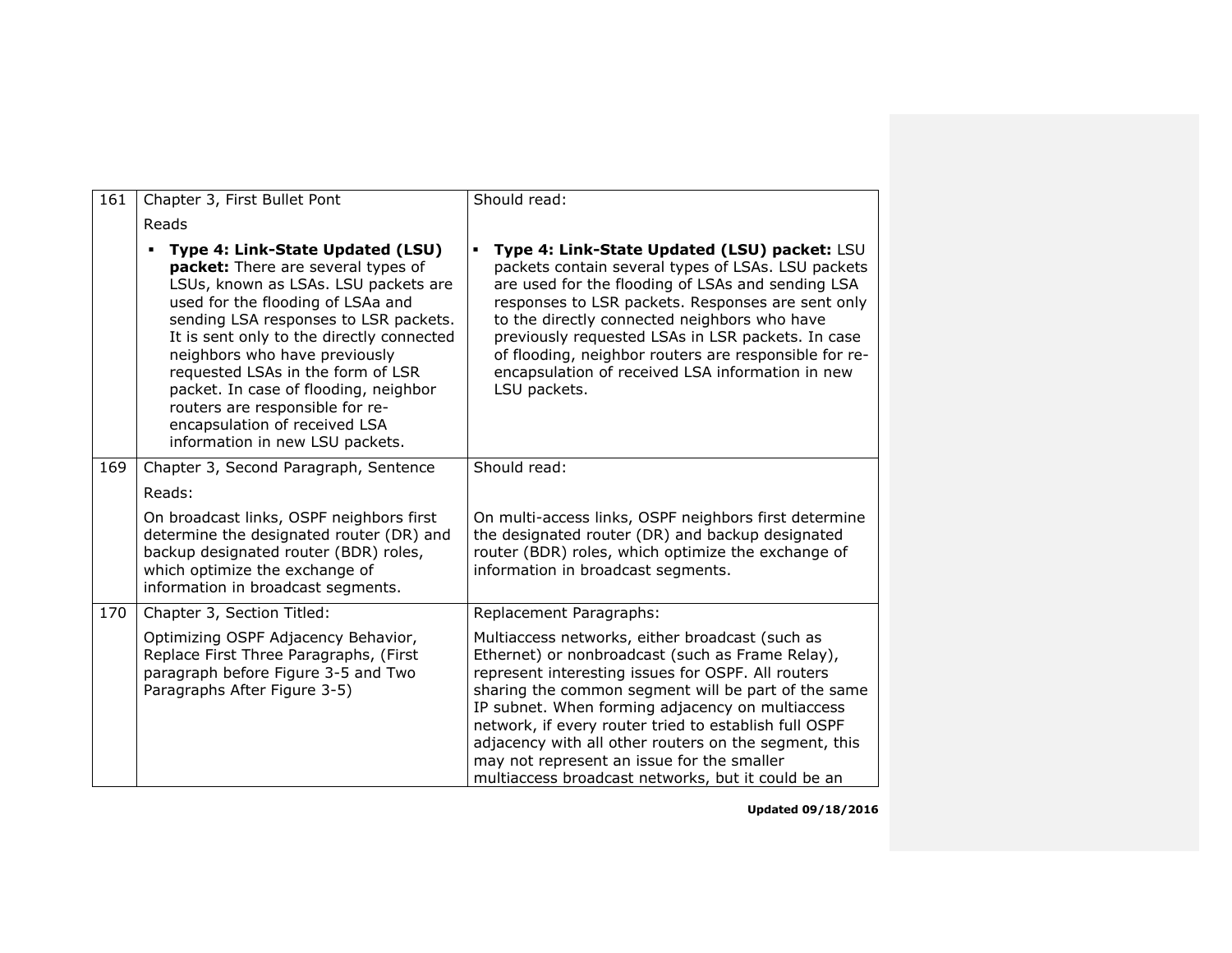|     |                                                                                    | issue for the nonbroadcast multiaccess (NBMA)<br>networks, where in most cases you do not have full-<br>mesh private virtual circuit (PVC) topology. In these<br>NBMA networks neighbors would not be able to<br>synchronize their OSPF databases directly among<br>themselves. A logical solution in this case is to have a<br>central point of OSPF adjacency responsible for the<br>database synchronization and advertisement of the<br>segment to the other routers, as shown in Figure 3-5.                                                                                                                                                                                        |
|-----|------------------------------------------------------------------------------------|------------------------------------------------------------------------------------------------------------------------------------------------------------------------------------------------------------------------------------------------------------------------------------------------------------------------------------------------------------------------------------------------------------------------------------------------------------------------------------------------------------------------------------------------------------------------------------------------------------------------------------------------------------------------------------------|
|     |                                                                                    | As the number of routers on the segment grows, the<br>number of OSPF adjacencies increases exponentially.<br>If every router had to synchronize its OSPF database<br>with every other router, this would be inefficient. For<br>example, if every router on the segment advertised all<br>its routing information to all other routers on the<br>segment, in a full-mesh of OSPF adjacencies the OSPF<br>routers would receive a large amount of redundant<br>link-state information. Again, the solution for this<br>problem is to establish a central point with which<br>every other router forms adjacency and which<br>advertises segment as a whole to the rest of the<br>network. |
|     |                                                                                    | Thus, the routers on the multiaccess segment elect a<br>designated router (DR) and backup designated router<br>(BDR), which centralizes communications for all<br>routers connected to the segment. The DR and BDR<br>improve network functioning in the following ways:                                                                                                                                                                                                                                                                                                                                                                                                                 |
| 175 | Chapter 3, Section Titled: OSPF Behavior<br>in NBMA Hub-and-Spoke Topology, Fourth | Should read:                                                                                                                                                                                                                                                                                                                                                                                                                                                                                                                                                                                                                                                                             |
|     | Sentence                                                                           |                                                                                                                                                                                                                                                                                                                                                                                                                                                                                                                                                                                                                                                                                          |
|     | Reads:                                                                             | By default, OSPF treats NBMA environments like any<br>other broadcast media environment, such as                                                                                                                                                                                                                                                                                                                                                                                                                                                                                                                                                                                         |
|     | OSPF treats NBMA environments like any                                             | Ethernet; however, NBMA clouds are usually built as                                                                                                                                                                                                                                                                                                                                                                                                                                                                                                                                                                                                                                      |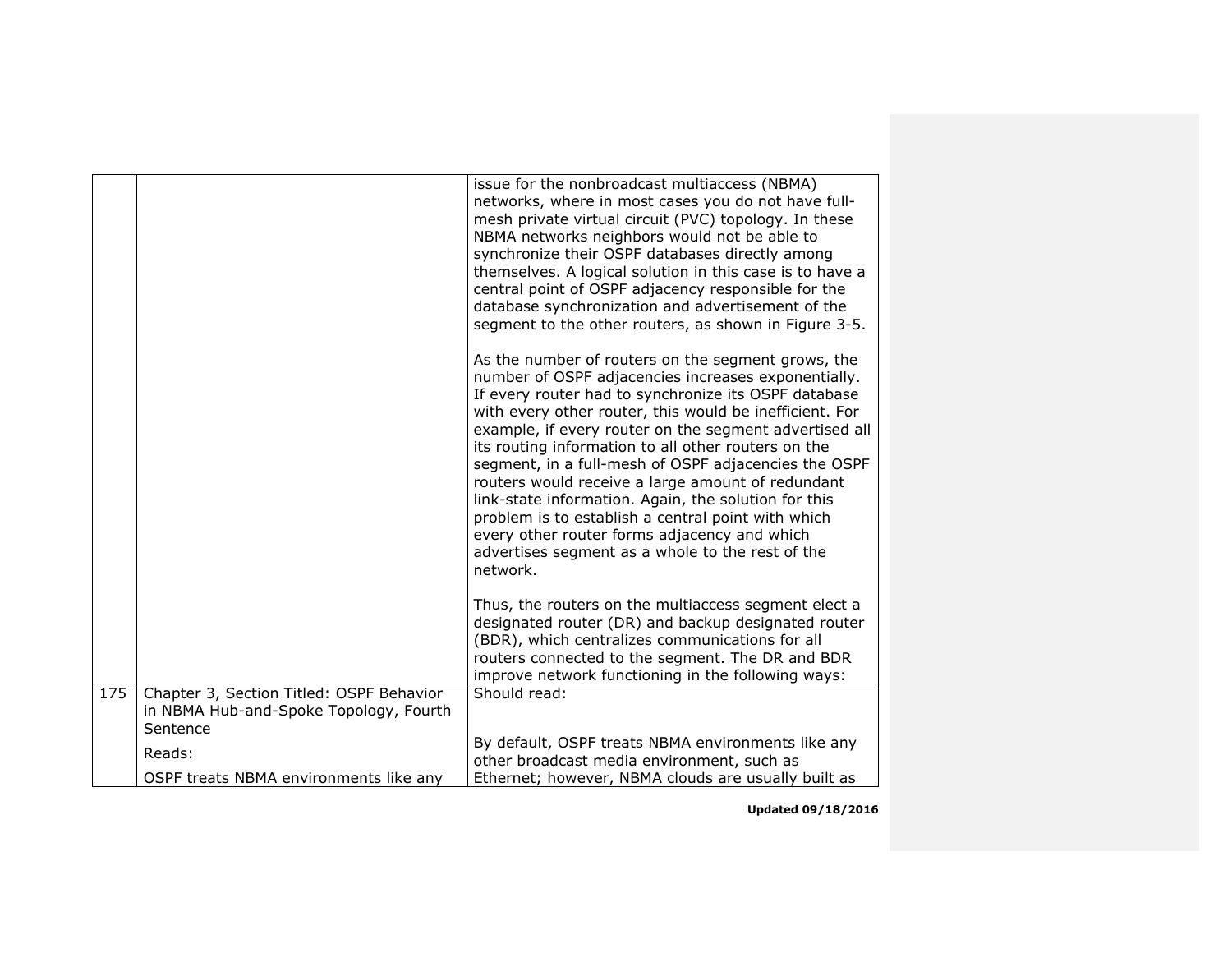|     | other broadcast media environment, such<br>as Ethernet; however, NBMA clouds are<br>usually built as hub-and-spoke topologies<br>using private virtual circuits (PVCs) or<br>switched virtual circuits (SVCs).                                                  | hub-and-spoke topologies using private virtual circuits<br>(PVCs) or switched virtual circuits (SVCs).                                                                                                                                                                                                                                                       |
|-----|-----------------------------------------------------------------------------------------------------------------------------------------------------------------------------------------------------------------------------------------------------------------|--------------------------------------------------------------------------------------------------------------------------------------------------------------------------------------------------------------------------------------------------------------------------------------------------------------------------------------------------------------|
| 176 | Chapter 3, Paragraph Above Example 3-15                                                                                                                                                                                                                         | Should read:                                                                                                                                                                                                                                                                                                                                                 |
|     | Reads:                                                                                                                                                                                                                                                          |                                                                                                                                                                                                                                                                                                                                                              |
|     | Example 3-15 shows setting the OSPF<br>priority on R4's and R5's Ethernet 0/0<br>interfaces to 0 using ip ospf priority<br>interface command. Setting the OSPF<br>interface priority to 0 prevents the router<br>from being a candidate for the DR/BDR<br>role. | In our example network the effect of a priority<br>changed is tested using Ethernet interfaces. Example<br>3-15 shows setting the OSPF priority on R4's and R5's<br>Ethernet 0/0 interfaces to 0 using ip ospf priority<br>interface command. Setting the OSPF interface<br>priority to 0 prevents the router from being a<br>candidate for the DR/BDR role. |
| 178 | Chapter 3, Example 3-18, Last Prompt                                                                                                                                                                                                                            | Should read:                                                                                                                                                                                                                                                                                                                                                 |
|     | Reads:                                                                                                                                                                                                                                                          |                                                                                                                                                                                                                                                                                                                                                              |
|     | R1# no debug ip ospf adj                                                                                                                                                                                                                                        | R3# no debug ip ospf adj                                                                                                                                                                                                                                                                                                                                     |
| 185 | Chapter 3, Fourth Bullet, Last Sentence                                                                                                                                                                                                                         | Should read:                                                                                                                                                                                                                                                                                                                                                 |
|     | Reads:                                                                                                                                                                                                                                                          |                                                                                                                                                                                                                                                                                                                                                              |
|     | The primary router will poll the secondary<br>for information.                                                                                                                                                                                                  | The master (primary) router will poll the slave<br>(secondary) for information.                                                                                                                                                                                                                                                                              |
| 202 | Chapter 3, Figure 3-16, Area 1 and Area 2                                                                                                                                                                                                                       | Should read:                                                                                                                                                                                                                                                                                                                                                 |
|     | Reads:                                                                                                                                                                                                                                                          |                                                                                                                                                                                                                                                                                                                                                              |
|     | Area 1                                                                                                                                                                                                                                                          | Area 10                                                                                                                                                                                                                                                                                                                                                      |
|     | Area 2                                                                                                                                                                                                                                                          | Area 20                                                                                                                                                                                                                                                                                                                                                      |
| 205 | Chapter 3, First Set of Bullet Points, Fourth<br>Bullet Point, Second Sentence                                                                                                                                                                                  | Should read:                                                                                                                                                                                                                                                                                                                                                 |
|     | Reads:                                                                                                                                                                                                                                                          | After this process, R1 is in the 2-way state with R2.                                                                                                                                                                                                                                                                                                        |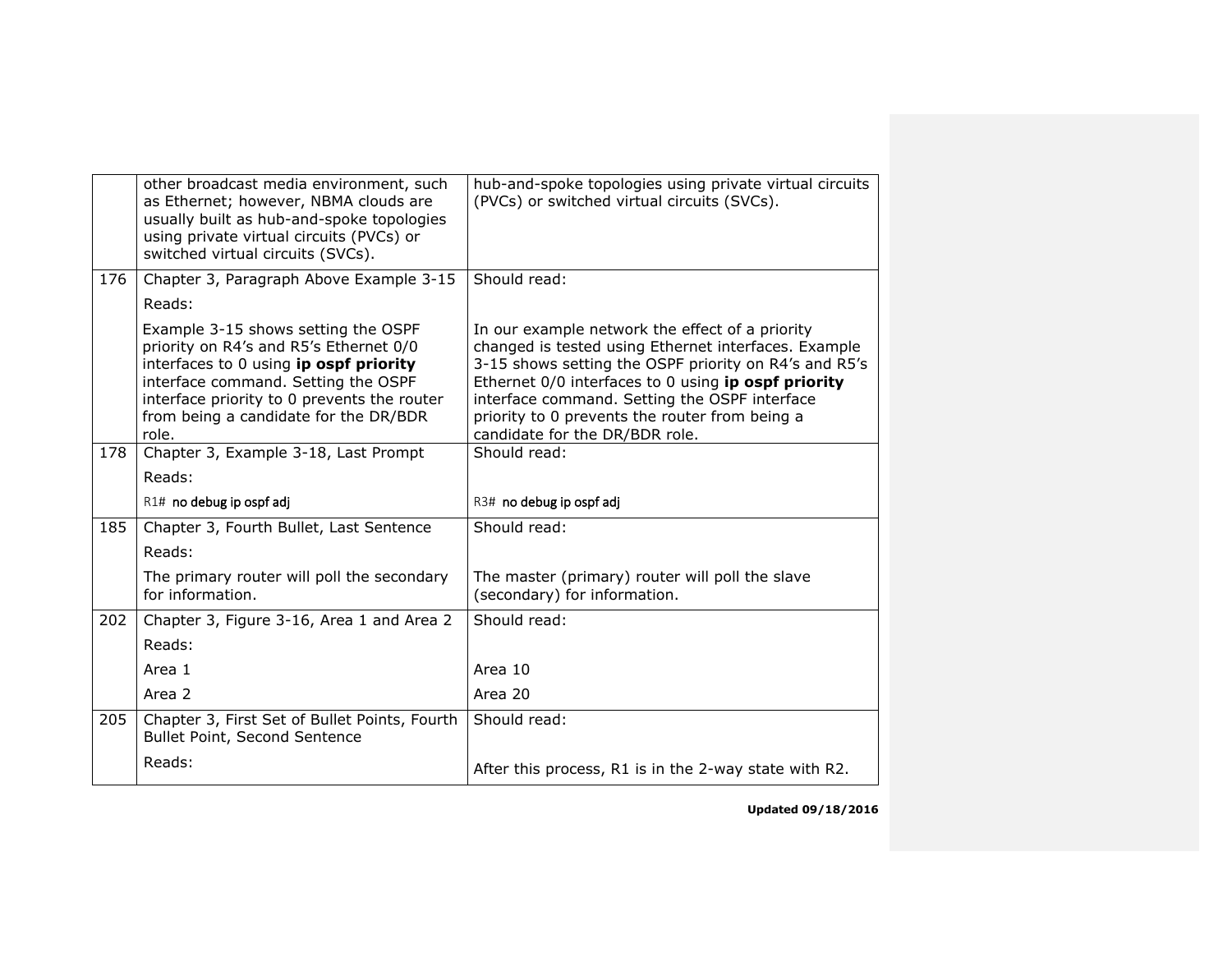|     | After this process, R1 is in the 2-way state.                                                                                              |                                                                                                                      |
|-----|--------------------------------------------------------------------------------------------------------------------------------------------|----------------------------------------------------------------------------------------------------------------------|
| 205 | Chapter 3, Third Paragraph                                                                                                                 | Sentence to Add:                                                                                                     |
|     | Add Sentence                                                                                                                               | A router will ignore a received LSA if it has the same<br>sequence number as the router already has for that<br>LSA. |
| 214 | Chapter 3, Last Paragraph, Second<br>Sentence                                                                                              | Should read:                                                                                                         |
|     | Reads:<br>ABRA2 in type 2 LSA reports the lowest<br>cost to reach network B as 6, while ABR1<br>reports the cost of 21.                    | ABRA2 in type 3 LSA reports the lowest cost to reach<br>network B as 6, while ABR1 reports the cost of 21.           |
| 236 | Chapter 3, Figure 3-34, label Second and                                                                                                   | Should read:                                                                                                         |
|     | <b>Third Routers</b>                                                                                                                       | Second Router - ABR                                                                                                  |
|     |                                                                                                                                            | Third Router - ASBR1                                                                                                 |
| 259 | Chapter 3, First Paragraph, Third Sentence<br>After Example 3-86                                                                           | Should read:                                                                                                         |
|     | Reads:                                                                                                                                     | Area 2 acts as a totally stubby area for IPv6.                                                                       |
|     | Area acts as a totally stubby area for IPv6.                                                                                               |                                                                                                                      |
| 260 | Chapter 3, First Full Paragraph, Second<br>Sentence                                                                                        | Should read:                                                                                                         |
|     | Reads:                                                                                                                                     | To perform such summarization for IPv6, you would                                                                    |
|     | To perform such summarization for IPv6,<br>you would use the summary-prefix<br>command in the address family router<br>configuration mode. | use the summary-prefix command in the IPv6<br>address family router configuration mode.                              |
| 275 | Chapter 4, Paragraph Above Figure 4-6                                                                                                      | Sentence to Add:                                                                                                     |
|     | Add Sentence                                                                                                                               | For OSPFv2 and OSPFv3, R1 and R3 are in area 0 and<br>R3 and R4 are in area 2, R3 is the ABR.                        |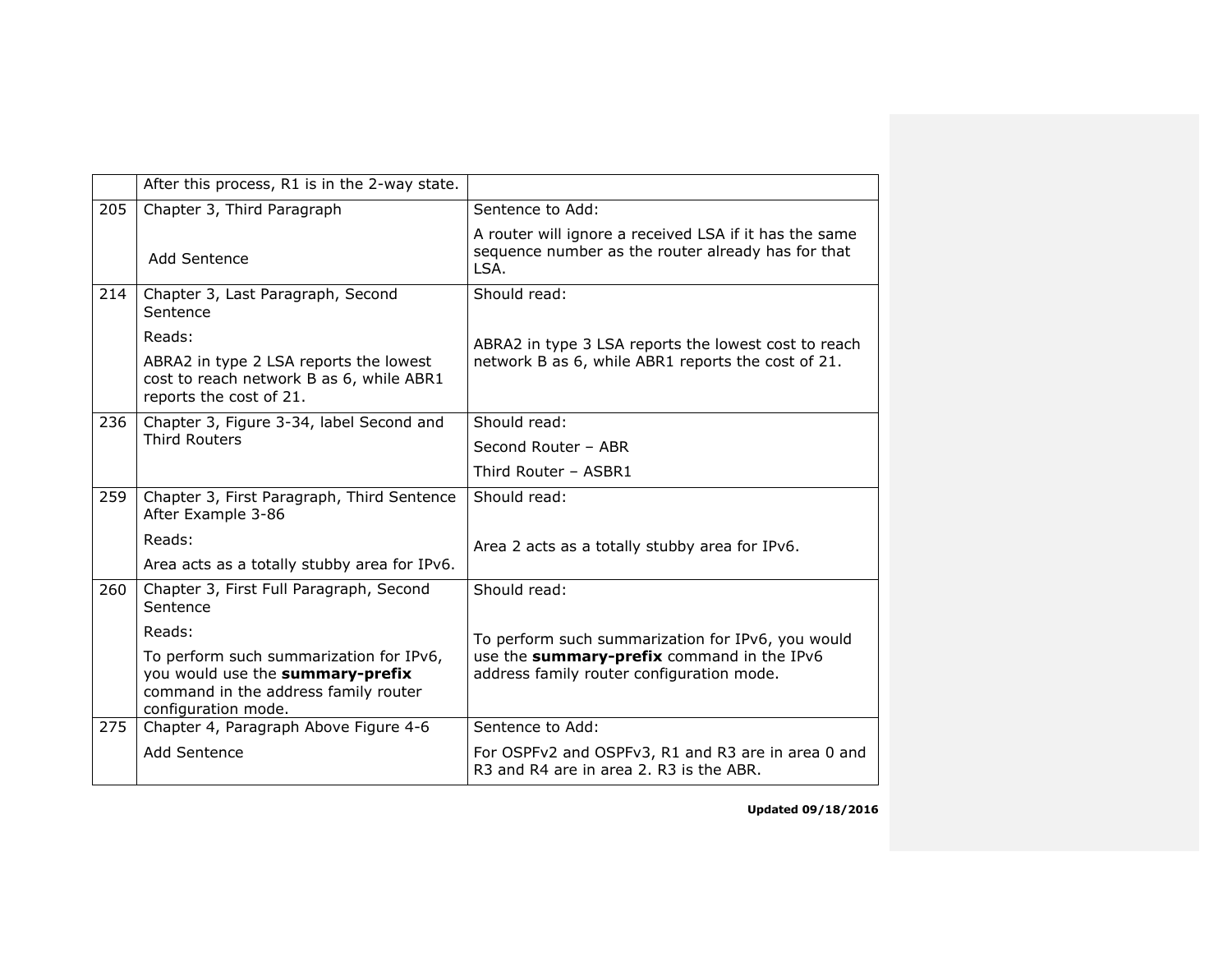| 278 | Chapter 4, Second Bullet Point                                                                                                                                                      | Should read:                                                                                                            |
|-----|-------------------------------------------------------------------------------------------------------------------------------------------------------------------------------------|-------------------------------------------------------------------------------------------------------------------------|
|     | Reads:                                                                                                                                                                              |                                                                                                                         |
|     | Delay in tens of microseconds = $100$ .<br>$\blacksquare$<br>Route delay in tens of microseconds. It<br>can be 0 or any positive integer that is a<br>multiple of 39.1 nanoseconds. | Delay in tens of microseconds $= 100$ . Route delay<br>in tens of microseconds. It can be 0 or any positive<br>integer. |
| 279 | Chapter 4, Example 4-4, Second line                                                                                                                                                 | Should read:                                                                                                            |
|     | Reads:                                                                                                                                                                              |                                                                                                                         |
|     | R1 (config-router)# redistribute ospf 20 metric 1500<br>100 255 1 1500                                                                                                              | R1 (config-rtr)# redistribute ospf 20 metric 1500 100 255 1 1500                                                        |
| 291 | Chapter 4, Fourth Paragraph, Fourth<br>Sentence                                                                                                                                     | Should read:                                                                                                            |
|     | Reads:                                                                                                                                                                              | There is now a routing loop (R4, R3, R1, R2, and R4).                                                                   |
|     | There is now a routing loop (R4, R2, R1,<br>R3, and R4).                                                                                                                            |                                                                                                                         |
| 315 | Chapter 4, Paragraph Under Example 4-37,<br><b>First Sentence</b>                                                                                                                   | Should read:                                                                                                            |
|     | Reads:                                                                                                                                                                              | The highlighted route 10.1.4.0/24 describes one of                                                                      |
|     | The highlighted route 10.1.4.0/24<br>describes the loopback interface on R4.                                                                                                        | the loopback interfaces on R4.                                                                                          |
| 318 | Chapter 4, After First Paragraph, Before-                                                                                                                                           | Note to insert:                                                                                                         |
|     | Manipulating Redistribution Using Route<br><b>Tagging, Insert Note</b>                                                                                                              | Note The distance admin-distance source-address-<br>source-wildcard-mask [access-list] router-                          |
|     |                                                                                                                                                                                     | configuration command can be used to change the-<br>administrative distance for RIP, OSPF, EIGRP, and-                  |
|     |                                                                                                                                                                                     | BGP. For EIGRP, however, this command only works-                                                                       |
|     |                                                                                                                                                                                     | for EIGRP internal routes; it does not work for EIGRP-<br>external routes.                                              |
|     |                                                                                                                                                                                     |                                                                                                                         |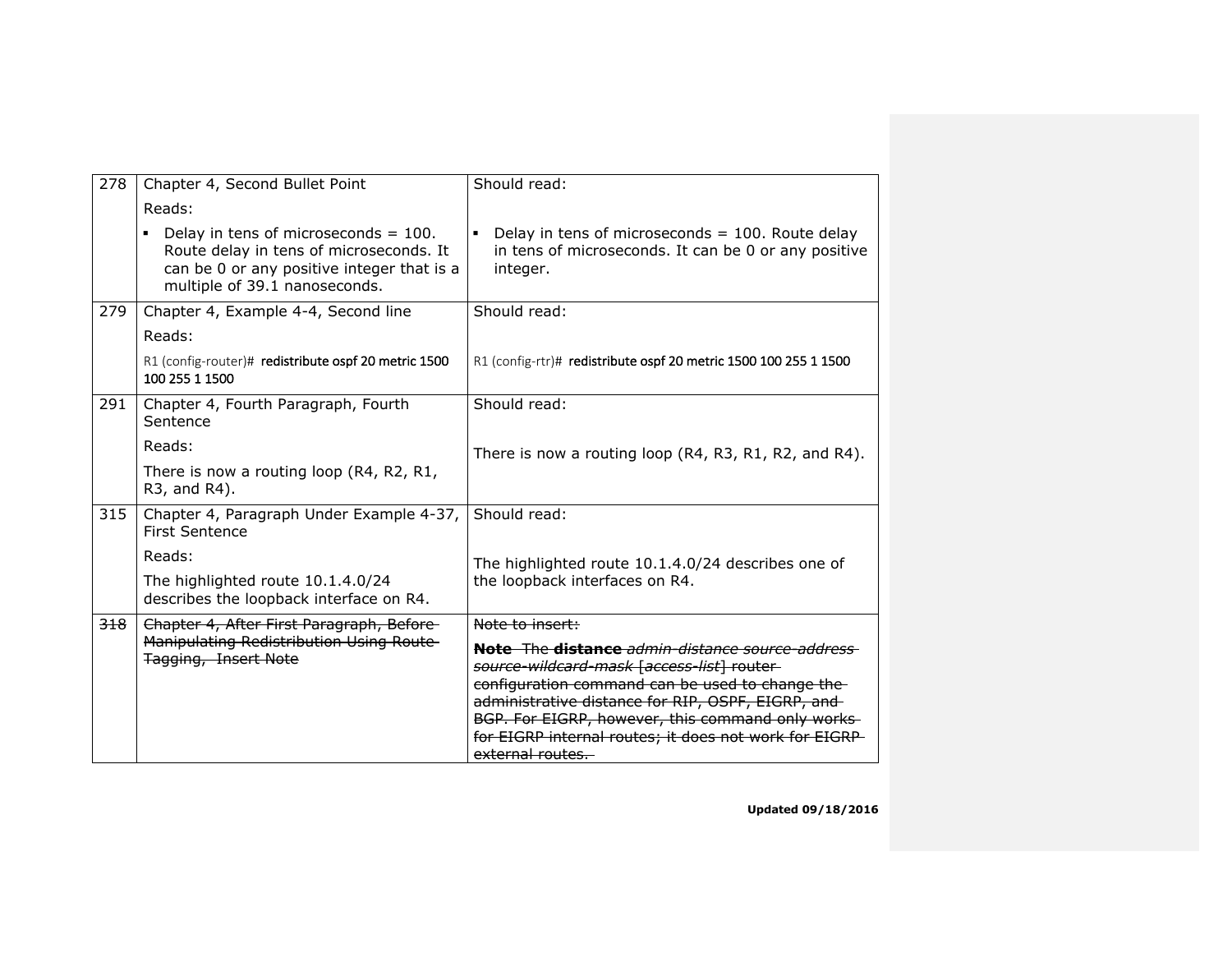| 353 | Chapter 5, Example 5-26 PC prompts                                                                                                                                                                                                                                                                                                                                                                                                                                               | Prompts Should read:                                                                                                                                                                                                                                                                                                                                                                     |
|-----|----------------------------------------------------------------------------------------------------------------------------------------------------------------------------------------------------------------------------------------------------------------------------------------------------------------------------------------------------------------------------------------------------------------------------------------------------------------------------------|------------------------------------------------------------------------------------------------------------------------------------------------------------------------------------------------------------------------------------------------------------------------------------------------------------------------------------------------------------------------------------------|
|     | Read:                                                                                                                                                                                                                                                                                                                                                                                                                                                                            |                                                                                                                                                                                                                                                                                                                                                                                          |
|     | PC> ping 192.168.100.1                                                                                                                                                                                                                                                                                                                                                                                                                                                           | Notebook> ping 192.168.100.1                                                                                                                                                                                                                                                                                                                                                             |
|     | PC                                                                                                                                                                                                                                                                                                                                                                                                                                                                               | Notebook>                                                                                                                                                                                                                                                                                                                                                                                |
| 409 | Chapter 6, Example 6-23, Command Line                                                                                                                                                                                                                                                                                                                                                                                                                                            | Should read:                                                                                                                                                                                                                                                                                                                                                                             |
|     | Reads:                                                                                                                                                                                                                                                                                                                                                                                                                                                                           |                                                                                                                                                                                                                                                                                                                                                                                          |
|     | PC>exit                                                                                                                                                                                                                                                                                                                                                                                                                                                                          | PC>exit                                                                                                                                                                                                                                                                                                                                                                                  |
| 452 | Chapter 7, Last Paragraph                                                                                                                                                                                                                                                                                                                                                                                                                                                        | Should read:                                                                                                                                                                                                                                                                                                                                                                             |
|     | Reads:                                                                                                                                                                                                                                                                                                                                                                                                                                                                           |                                                                                                                                                                                                                                                                                                                                                                                          |
|     | The status codes are shown at the<br>beginning of each line of output, and the<br>origin codes are shown at the end of each<br>line. A row with an asterisk $(*)$ in the first<br>column means that the next-hop address<br>(in the fifth column) is valid. (For BGP the<br>next-hop address is not always on a router<br>that is directly connected to this router, as<br>explored later in this example.) Some of<br>the other options for the first column are<br>as follows: | The status codes are shown at the beginning of each<br>line of output, and the <i>origin codes</i> are shown at the<br>end of each line. A row with an asterisk $(*)$ in the first<br>column means that the table entry is valid. Some of<br>the other options for the first column are as follows:                                                                                      |
| 453 | Chapter 7, Fourth Paragraph                                                                                                                                                                                                                                                                                                                                                                                                                                                      | Should read:                                                                                                                                                                                                                                                                                                                                                                             |
|     | Reads:                                                                                                                                                                                                                                                                                                                                                                                                                                                                           |                                                                                                                                                                                                                                                                                                                                                                                          |
|     | Some, but not all, of the BGP attributes<br>that are associated with the route are<br>displayed. The fifth column lists all the<br>next-hop addresses for each route. If this<br>column contains 0.0.0.0, this router<br>originated the route.                                                                                                                                                                                                                                   | Some, but not all, of the BGP attributes that are<br>associated with the route are displayed. The fifth<br>column lists all the next-hop addresses for each route.<br>If this column contains 0.0.0.0, this router originated<br>the route. (For BGP the next-hop address is not<br>always on a router that is directly connected to this<br>router, as explored later in this example.) |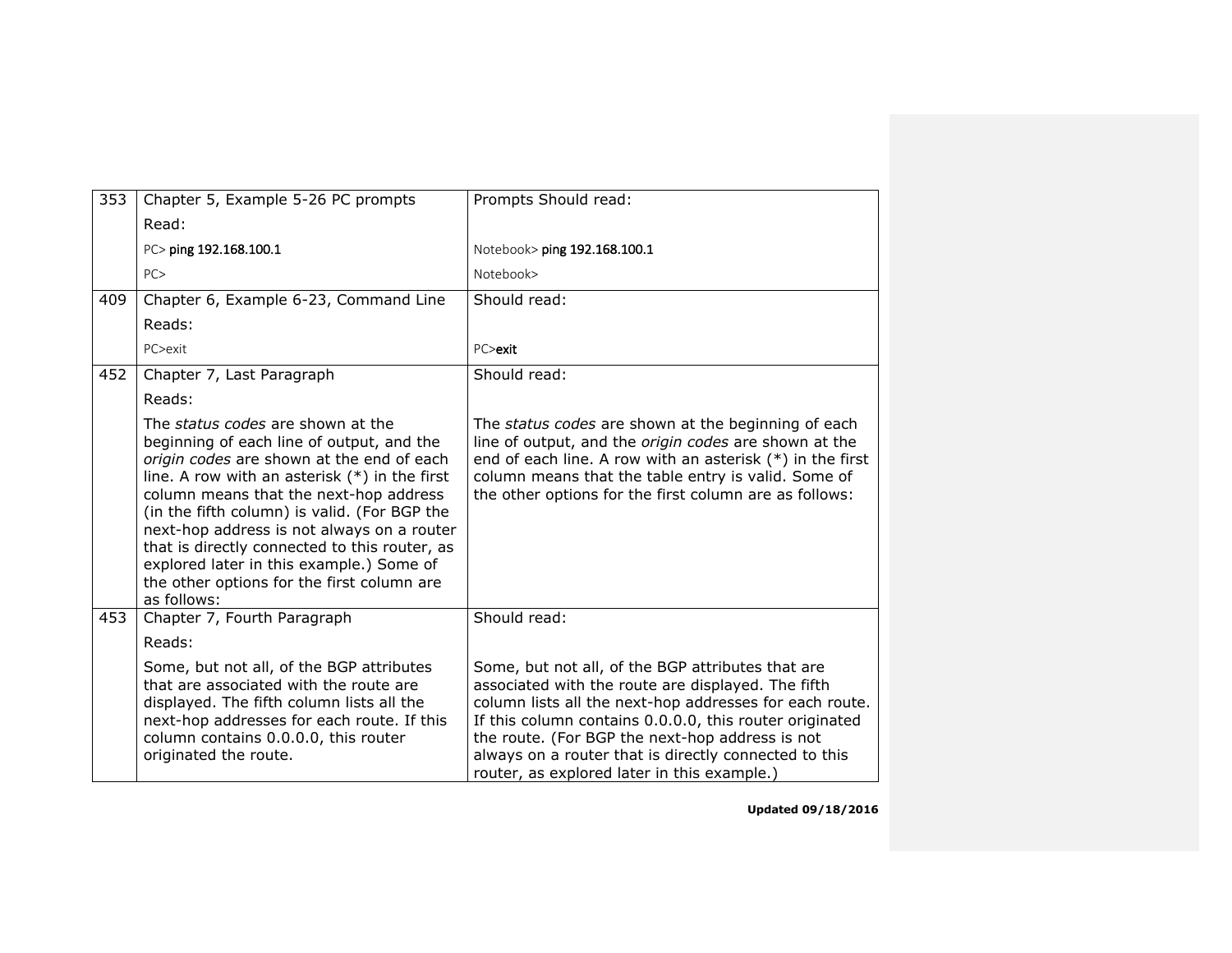| 461             | Chapter 7, Insert Note before Last<br>Paragraph                                                                                                                              | Note to insert:                                                                                                                                                                                                          |
|-----------------|------------------------------------------------------------------------------------------------------------------------------------------------------------------------------|--------------------------------------------------------------------------------------------------------------------------------------------------------------------------------------------------------------------------|
|                 |                                                                                                                                                                              | Note If the neighbor ip-address next-hop-self<br>command is also used with this neighbor, then the<br>address of the specified loopback interface will also be<br>the next-hop address for routes sent to this neighbor. |
| 576             | Chapter 8, Insert Note after Table 8-3                                                                                                                                       | Note to insert:                                                                                                                                                                                                          |
|                 |                                                                                                                                                                              | Note EIGRP SHA does not support key chains.                                                                                                                                                                              |
| 581             | Chapter 8, Insert Note after First<br>Paragraph, Before Example 8-43                                                                                                         | Note to insert:                                                                                                                                                                                                          |
|                 |                                                                                                                                                                              | Note The debug eigrp packet terse command is<br>useful when troubleshooting EIGRP authentication<br>issues.                                                                                                              |
| 582             | Chapter 8, Example 8-45, 11 <sup>th</sup> Command                                                                                                                            | Replace with:                                                                                                                                                                                                            |
|                 | Reads:                                                                                                                                                                       |                                                                                                                                                                                                                          |
|                 | R1(config-router-af-interface)# authentication mode hmac-sha-<br>256 secret-2                                                                                                | R1(config-router-af-interface)# authentication mode md5                                                                                                                                                                  |
| 582<br>$8 - 45$ | Chapter 8, First Paragraph after Example                                                                                                                                     | Should read:                                                                                                                                                                                                             |
|                 | Reads:                                                                                                                                                                       | Notice how in the named EIGRP method the interface                                                                                                                                                                       |
|                 | Notice how in the named EIGRP method<br>the interface authentication specifics are<br>configured under the EIGRP process. Also<br>Notice how named EIGRP supports<br>SHA256. | authentication specifics are configured under the<br>EIGRP process.                                                                                                                                                      |
| 583             | Chapter 8, Example 8-46, 11 <sup>th</sup> Command                                                                                                                            | Should read:                                                                                                                                                                                                             |
|                 | Reads:                                                                                                                                                                       |                                                                                                                                                                                                                          |
|                 | R2(config-router-af-interface)# authentication mode hmac-sha-<br>256 secret-2                                                                                                | R2(config-router-af-interface)# authentication mode md5                                                                                                                                                                  |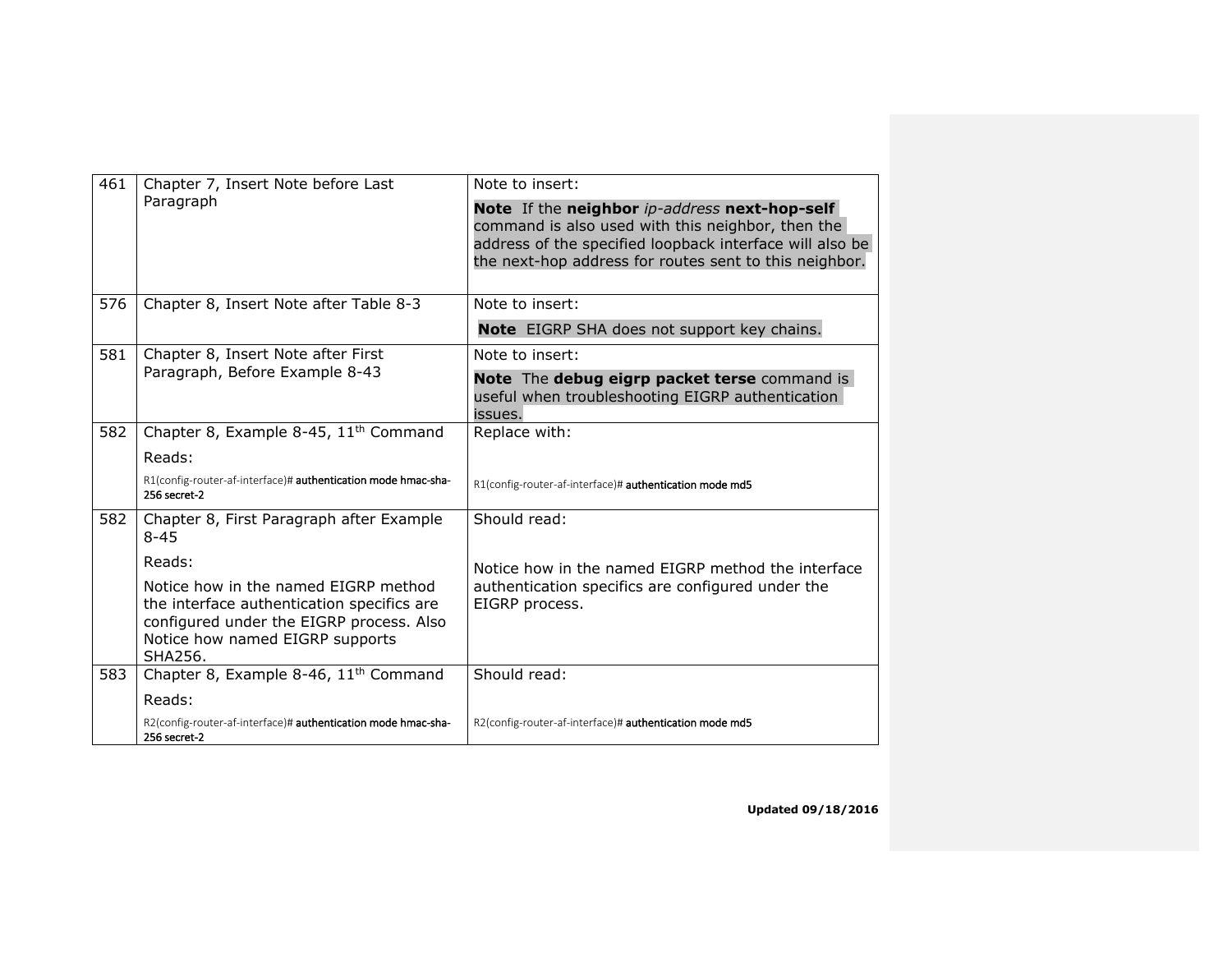| 583 | Chapter 8, Add Second Paragraph After                                  | Paragraph to Add:       |                                                                                                                                                                                                                                                                                                                     |
|-----|------------------------------------------------------------------------|-------------------------|---------------------------------------------------------------------------------------------------------------------------------------------------------------------------------------------------------------------------------------------------------------------------------------------------------------------|
|     | Example 8-46                                                           | mode command.           | Named EIGRP also supports the newer, more secure<br>SHA256 authentication. This method simplifies the<br>authentication configuration since it does not require<br>key chains. To configure SHA256, use the<br>authentication mode hmac-sha-256 encryption-<br>type password address family interface configuration |
| 595 | Chapter 8, Example 8-63, First Command                                 | Should read:            |                                                                                                                                                                                                                                                                                                                     |
|     | Reads:                                                                 |                         |                                                                                                                                                                                                                                                                                                                     |
|     | $R1#$ show bgp summary                                                 | R1# show ip bgp summary |                                                                                                                                                                                                                                                                                                                     |
| 617 | Appendix B, Decimal and Binary Changes,                                |                         | Adding at the end of Third Set after Decimal 251 and                                                                                                                                                                                                                                                                |
|     | Removing last row and readjusting flow of<br>Decimals and Binary Codes | Binary 11111011         |                                                                                                                                                                                                                                                                                                                     |
|     |                                                                        | Decimal                 | Binary                                                                                                                                                                                                                                                                                                              |
|     |                                                                        | 252                     | 11111100                                                                                                                                                                                                                                                                                                            |
|     |                                                                        | 253                     | 11111101                                                                                                                                                                                                                                                                                                            |
|     |                                                                        | 254                     | 11111110                                                                                                                                                                                                                                                                                                            |
|     |                                                                        | 255                     | 11111111                                                                                                                                                                                                                                                                                                            |
|     |                                                                        |                         |                                                                                                                                                                                                                                                                                                                     |

# **Corrections for January 28, 2015**

| Pg | <b>Error - First Printing</b>                                    | Correction |
|----|------------------------------------------------------------------|------------|
| 19 | Chapter 1, Figure 1-11, Router on the right $\vert$ Should read: |            |
|    | Reads:                                                           |            |
|    |                                                                  | В          |